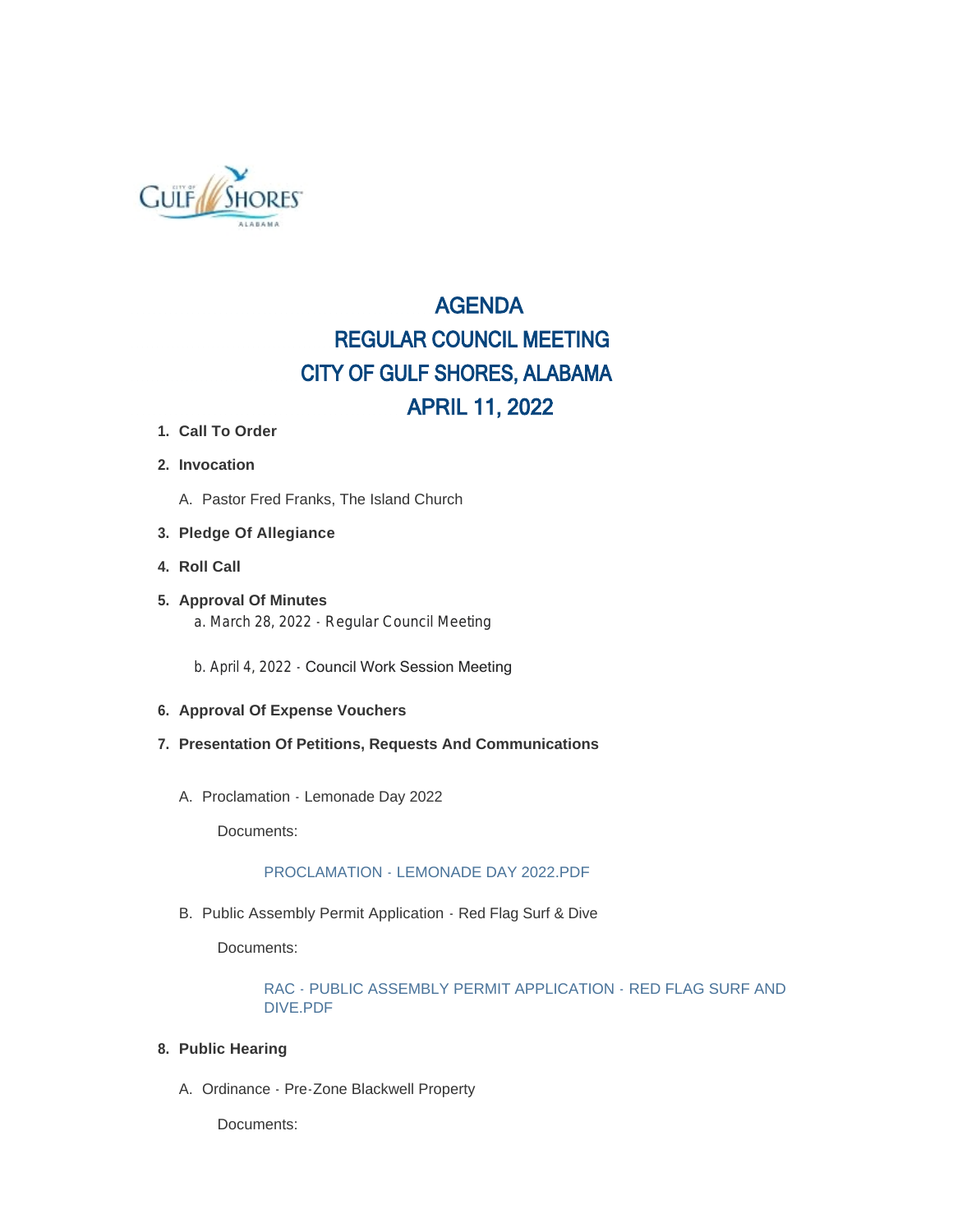#### ORD - PRE-ZONE BLACKWELL PROPERTY.PDF

B. Ordinance - Annexation - Blackwell Property

Documents:

ORD - ANNEXATION - BLACKWELL PROPERTY.PDF

#### **New Business 9.**

A. Resolution - Reappoint City Prosecutor - Raines

Documents:

#### RESO - REAPPOINT CITY PROSECUTOR - RAINES.PDF

B. Resolution - Reappoint Municipal Court Judge - Hollon

Documents:

RESO - REAPPOINT MUNICIPAL COURT JUDGE - HOLLON.PDF

C. Resolution - Reappointment - Beautification Board - Bender

Documents:

RESO - BOARD REAPPOINTMENT - BEAUTIFICATION BOARD - BENDER.PDF

D. Resolution - Award Bid - Recreation Management Software Services

Documents:

RESO - AWARD BID - PERFECTMIND - RECREATION DEPT SOFTWARE.PDF

E. Resolution - Authorize Professional Services - Bodenhamer Parking Lot Improvements

Documents:

RESO - AUTHORIZE PROFESSIONAL SERVICES PROPOSAL - BODENHAMER PARKING LOT IMPROVEMENTS.PDF

Resolution - Authorize Professional Services - Waterway West Boulevard Realignment F. & Improvements

Documents:

RESO - AUTHORIZE PROFESSIONAL SERVICES PROPOSAL - WATERWAY WEST BOULEVARD REALIGNMENT AND IMPROVEMENTS.PDF

G. Resolution - Award Bid - LED Street Signs

Documents: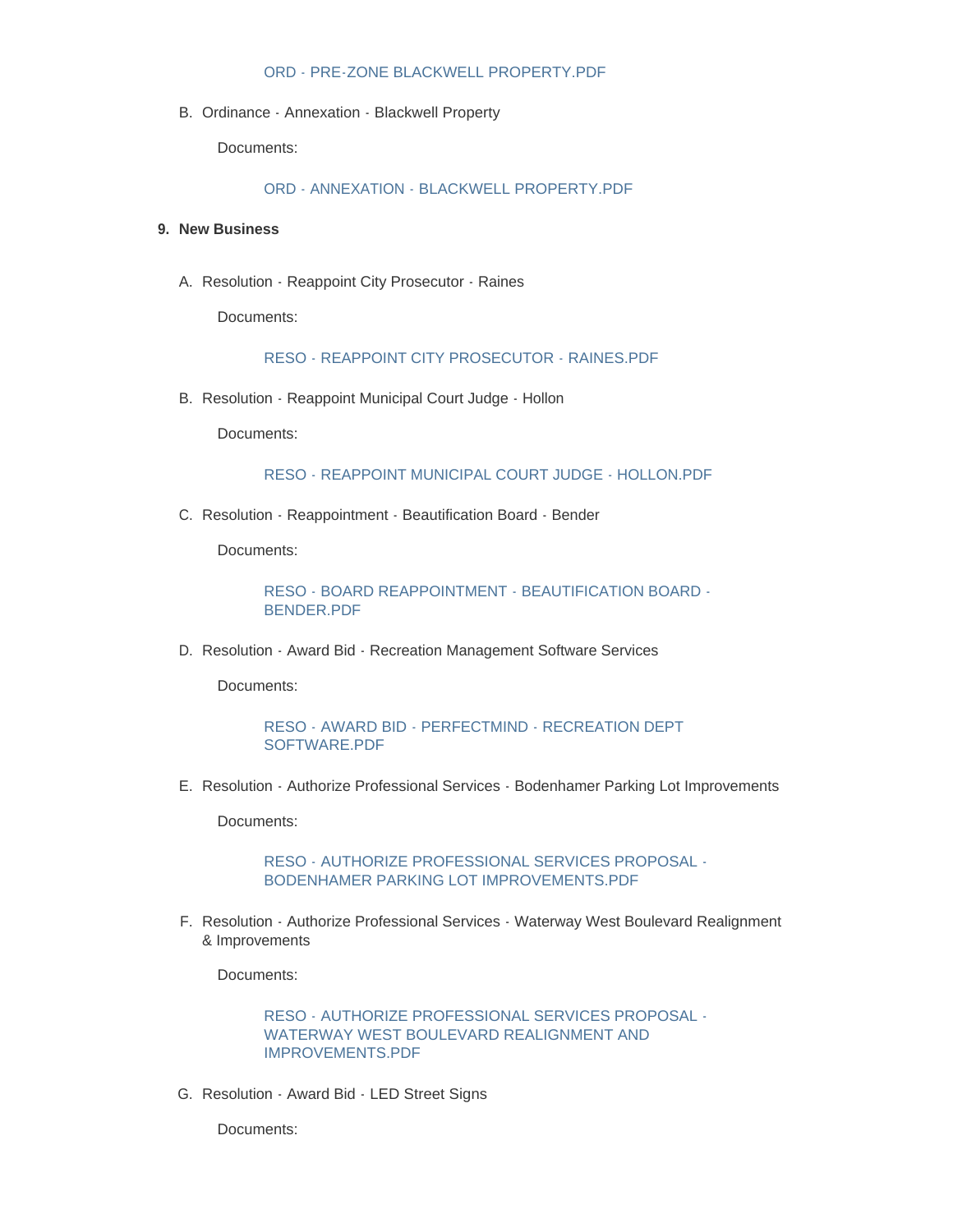#### RESO - AWARD BID - LED STREET SIGNS.PDF

H. Resolution - Award Bid - Traffic Signs, Parts & Accessories

Documents:

RESO - AWARD BID - TRAFFIC SIGNS, PARTS AND ACCESSORIES.PDF

l. Ordinance - Amend Code- Traffic Control Signs & Devices

Documents:

ORD - AMEND CODE - TRAFFIC CONTROL SIGNS AND DEVICES.PDF

J. Ordinance - Amend Code - Vehicles For Hire

Documents:

ORD - AMEND CODE - VEHICLES FOR HIRE.PDF

K. Ordinance - Authorize Annexation - Lot 12 Granite Cove Subdivision - Loper

Documents:

#### ORD - ANNEXATION - LOT 12 GRANITE COVE SUBDIVISION - LOPER.PDF

- **Committee Reports 10.**
- **Staff Reports 11.**
- **Hearing Of Persons Not Listed On Formal Agenda 12.**
- **Adjourn 13.**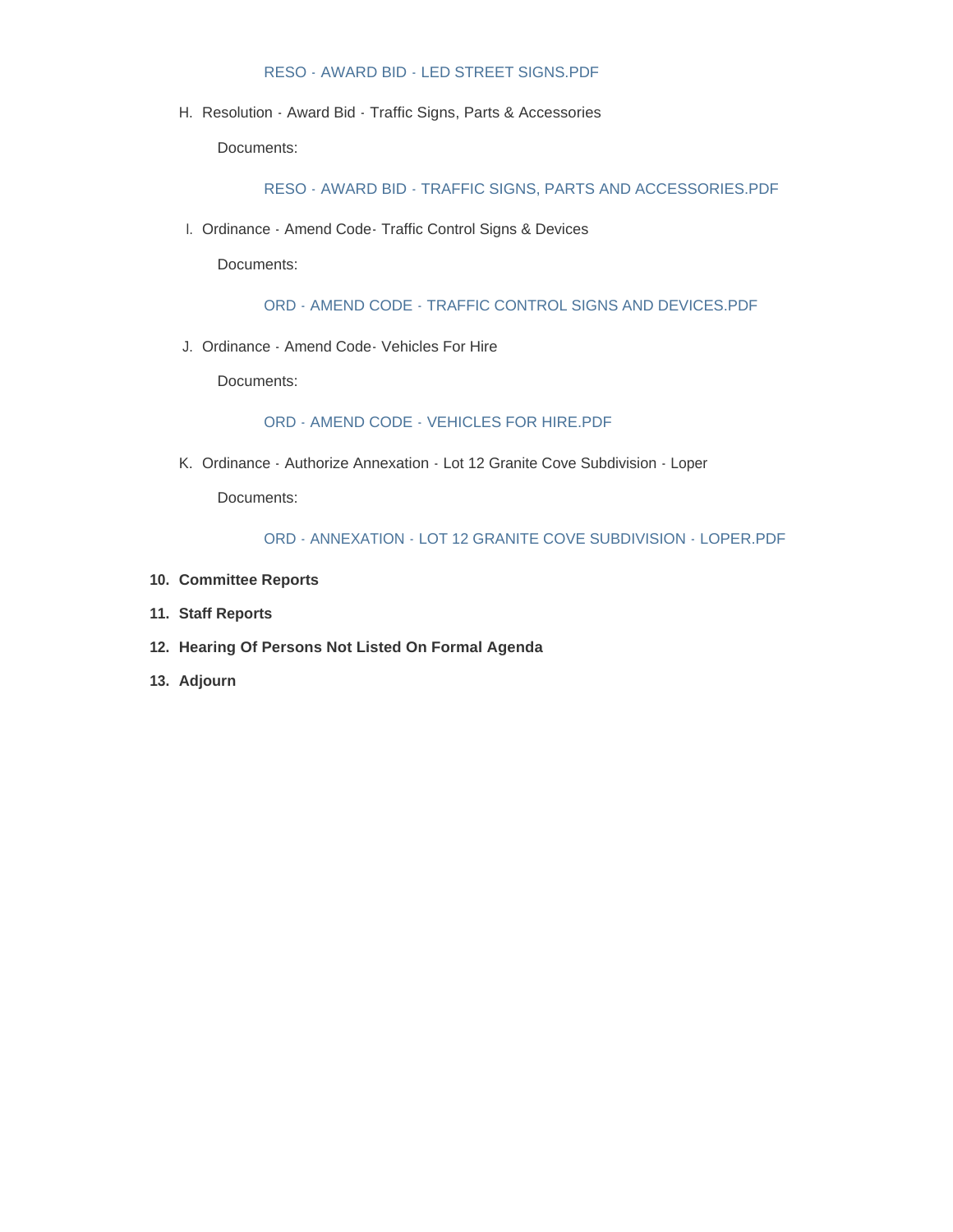oclamation

# **OFFICE OF THE MAYOR GULF SHORES, ALABAMA**

- WHEREAS, Lemonade Day is a free, community-wide educational event providing children with the opportunity to learn and apply entrepreneurial thinking and create a foundation for success in the global economy; and
- WHEREAS, Lemonade Day exists to infuse today's youth with the spirit of enterprise, teaching the basic business and entrepreneurial skills necessary to become successful, contributing members of their communities; and
- WHEREAS, Lemonade Day has a core philosophy of Spend, Save, and Share that is implemented by teaching children how to start, own and operate a business, learn goal-setting, develop a business plan, establish a budget, seek investors, provide customer service, and give back to the community; and
- WHEREAS, Lemonade Day offers opportunities for families, businesses, schools, youth organizations, faith-based communities, neighborhoods, institutes of higher learning, and government agencies to unite for a common purpose – to train the next generation of entrepreneurs; and
- WHEREAS, Lemonade Day is an event that demonstrates to young people of Gulf Shores that they are important, and citizens care about their future; and
- WHEREAS, the City of Gulf Shores salutes and commends organizers, volunteers, and participants of Lemonade Day, a program that advances life skills, character, and entrepreneurship, and extends best wishes for a successful and rewarding observance.

NOW THEREFORE, on behalf of Robert Craft, Mayor of Gulf Shores, Alabama, along with the City Council of Gulf Shores, Alabama, I do hereby proclaim May 15, 2022 as

# LEMONADE DAY COASTAL ALABAMA

and encourage all Gulf Shores residents to participate and have a role in either selling or buying lemonade on May 15, 2022.



In witness whereof I have hereunto set my hand and caused this seal to be affixed.

ft, Mayor

Arrest:

Date:

**ALABAMA**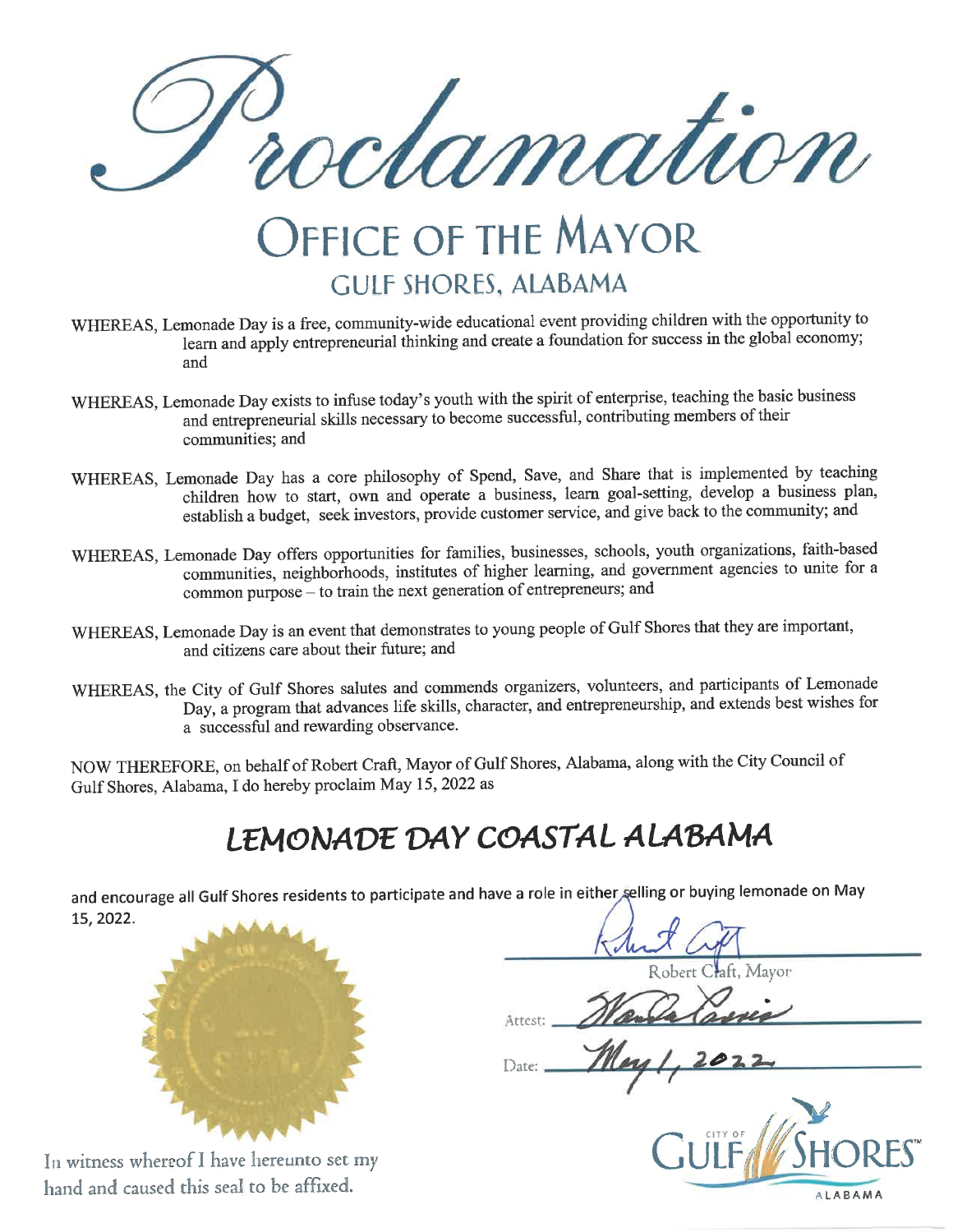

SMALL TOWN, BIG BEACH"

# **APPLICATION FOR PUBLIC ASSEMBLY**

1. EVENT INFORMATION

**Event Name:** 

Contact Information (Applicant will serve as the sole contact for all correspondence from the City.)

| <b>Applicant</b>                       | <b>Event Organizer</b>                        |
|----------------------------------------|-----------------------------------------------|
| Name: Red Flag Surf and Dive           | Name: Michael Sumlin                          |
| Address: 824 Gulf Shores Pkwy Suite C1 | Address: 11852 County rd 87 Elberta, Al 36530 |
| Phone #: 251 609 5266                  | Phone #:                                      |
| $Cell$ #:                              | Cell #: 251 609 5266                          |
| Email: informfreediving@gmail.com      | Email: informfreediving@gmail.com             |
| Web Address: redflagsurf.com           |                                               |
|                                        |                                               |

#### **Purpose**

| Athletic/Recreation   |
|-----------------------|
| $\Box$ Outdoor Market |
| $\square$ Parade      |

**Q** Concert/Performance  $\Box$  Fitness  $\Box$  Festival/Fair

**Q** Social **Q** Demonstration/Rally  $\Box$  Other ¥

## **Event Description**

**Skimboarding Competition** 

## Location\*

Address: Gulf Shores Public Beach \*An official letter from owner of property permitting activity MUST accompany application, if not owned by applicant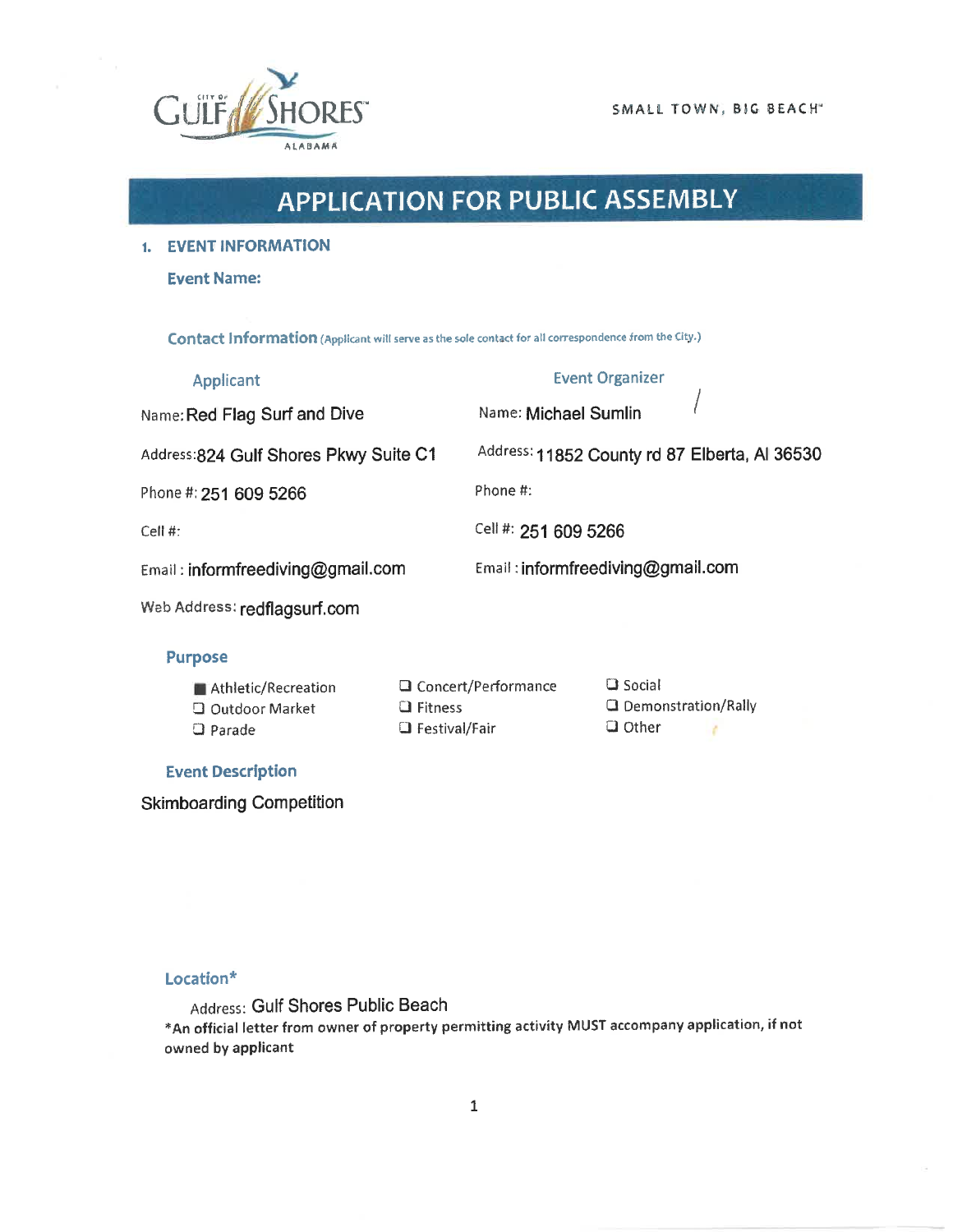#### **Attendance**

Anticipated Attendance Total 25-50

#### Dates/Times\*

Setup Date/Time 6/11/22 7am

Dismantle Date/Time 6/11/22 6pm

Event Start Date 6/11/22

Event End Date 6/11/22

Per Day

\*\*Event Hours 11

\*If requesting multiple days please detail each day and time of operation in the Site Plan. \*\*Please indicate the intended daily event start and end time(s).

Is this an annual event? OYes No How many years have you been holding this event?

# Event Features (check all that apply and include supporting documentation)

- **Beverage/Food Vendors**
- **O** Merchandise Vendors
- □ Stages/Platforms
- $\Box$  Pyrotechnics
- **Q** Shuttle Service
- $\Box$  Entertainment Tents/Canopies  $\Box$  Restrooms Use of Public Property **OVehicles on Display**

 $\square$  Animals **C** Electrical /Generator Usage **Q** Fencing/Barricades **QOutdoor Cooking OInflatables/Bounce Houses** 

## 2. INSURANCE CERTIFICATE AND ENDORSEMENTS

In addition to completing the application form and paying permit and rental fees (when applicable), the applicant is required to submit an original certificate of insurance showing Commercial General Liability coverage with a minimum of \$1,000,000 combined single limit per occurrence. If automobiles or inflatables will be utilized, the applicant shall obtain a minimum of \$1,000,000 combined single limit coverage per accident, including owned, hired and non-owned automobiles or inflatables. If any alcohol will be served, liquor liability coverage must be obtained and is subject to Alabama's statutory limits. If the applicant has employees, workers' compensation insurance must be obtained and is subject to Alabama's statutory limits. The applicant also agrees to endorse the City of Gulf Shores (City of Gulf Shores, Alabama, Attn: Purchasing Officer, P.O. Box 299, Gulf Shores, AL 36547) as an additional insured on the general liability, auto, and liquor liability policy and to include a copy of each endorsement with the certificate of insurance. Proof of insurance, acceptable to the City, shall be furnished no later than five (5) days preceding the date of the assembly. Failure to provide proof of insurance will automatically revoke permit. Each certificate of insurance shall provide that the insurer must give the City of Gulf Shores at least thirty (30) days' prior written notice of cancellation and termination of the applicant's coverage there under.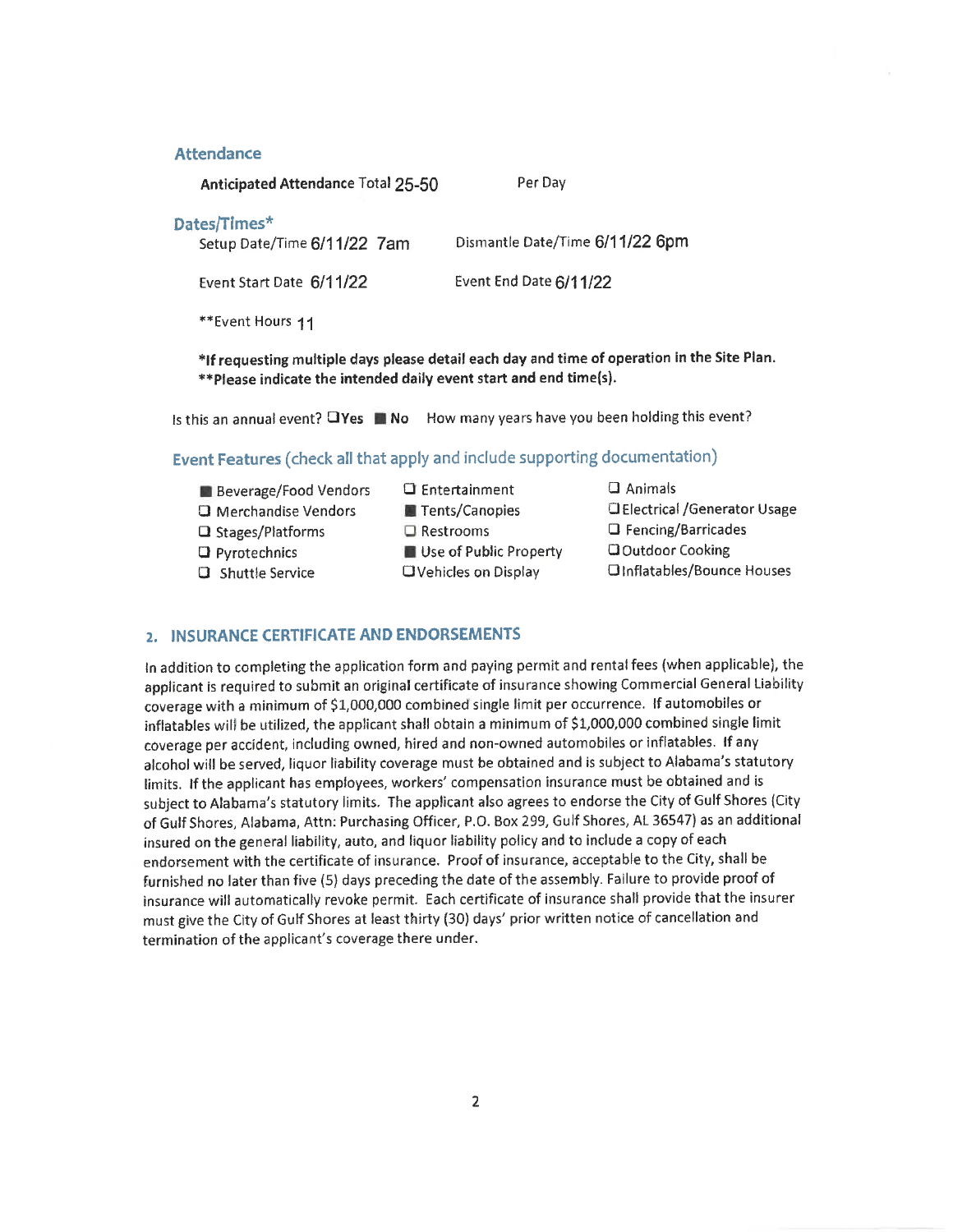#### 3. ACKNOWLEDGEMENT AND SIGNATURE

I, the applicant, understand that I am responsible to provide all information necessary to meet the conditions and requirements of the application process and that by providing such information it is no guarantee that my proposed event will be issued a permit by the City of Gulf Shores. I further agree to defend, indemnify and hold the City of Gulf Shores harmless from and against all third party claims, demands, liabilities, losses, damages, suits, judgments, costs, expenses (collectively, "Third Party Claims") and reasonable attorney's fees in any manner arising out of or resulting from bodily injury, sickness, disease or death of any person or persons, or damage to or destruction of tangible property, including the loss of use resulting therefrom, or caused by or occurring during the course of performance of any services provided and to meet all department deadlines including submitting proof of proper insurance, a detailed site map, payment of all departmental fees, and details for any contract services required to make the proposed event safe and successful. I verify that I have read and understand this application and the conditions under which my request will be considered. The risk of promoting an event before the permit is issued is the sole responsibility of the applicant.

#### **Michael Sumlin**

 $\bar{a}$ 

# **Michael Sumlin**

#### 3/8/2022

**Print Name of Applicant** 

Signature

Date

#### PERMIT AUTHORIZATION - FOR OFFICIAL USE ONLY

| Fire Chief                       | Date | \$<br><b>Fire Department Estimated Cost</b> |      |  |
|----------------------------------|------|---------------------------------------------|------|--|
|                                  |      | <b>Police Department Estimated Cost</b>     | \$   |  |
|                                  |      | <b>Public Works Estimated Cost</b>          | \$   |  |
| Chief of Police                  | Date | Planning & Zoning Estimated Cost            | \$   |  |
|                                  |      | <b>Building Department Estimated Cost</b>   | \$   |  |
|                                  |      | <b>Finance Department Estimated Cost</b>    | \$   |  |
| <b>Public Works Director</b>     | Date | <b>City Facility Rentals/Fees</b>           | \$   |  |
|                                  |      |                                             |      |  |
|                                  |      | Total                                       | \$   |  |
| Planning & Zoning Director       | Date |                                             |      |  |
|                                  |      |                                             |      |  |
|                                  |      |                                             |      |  |
| <b>Building Official</b>         | Date |                                             |      |  |
|                                  |      |                                             |      |  |
| Finance & Admin Director         | Date |                                             |      |  |
|                                  |      |                                             |      |  |
|                                  |      |                                             |      |  |
| <b>Recreation &amp; Cultural</b> | Date | City Administrator                          | Date |  |
| <b>Affairs Director</b>          |      |                                             |      |  |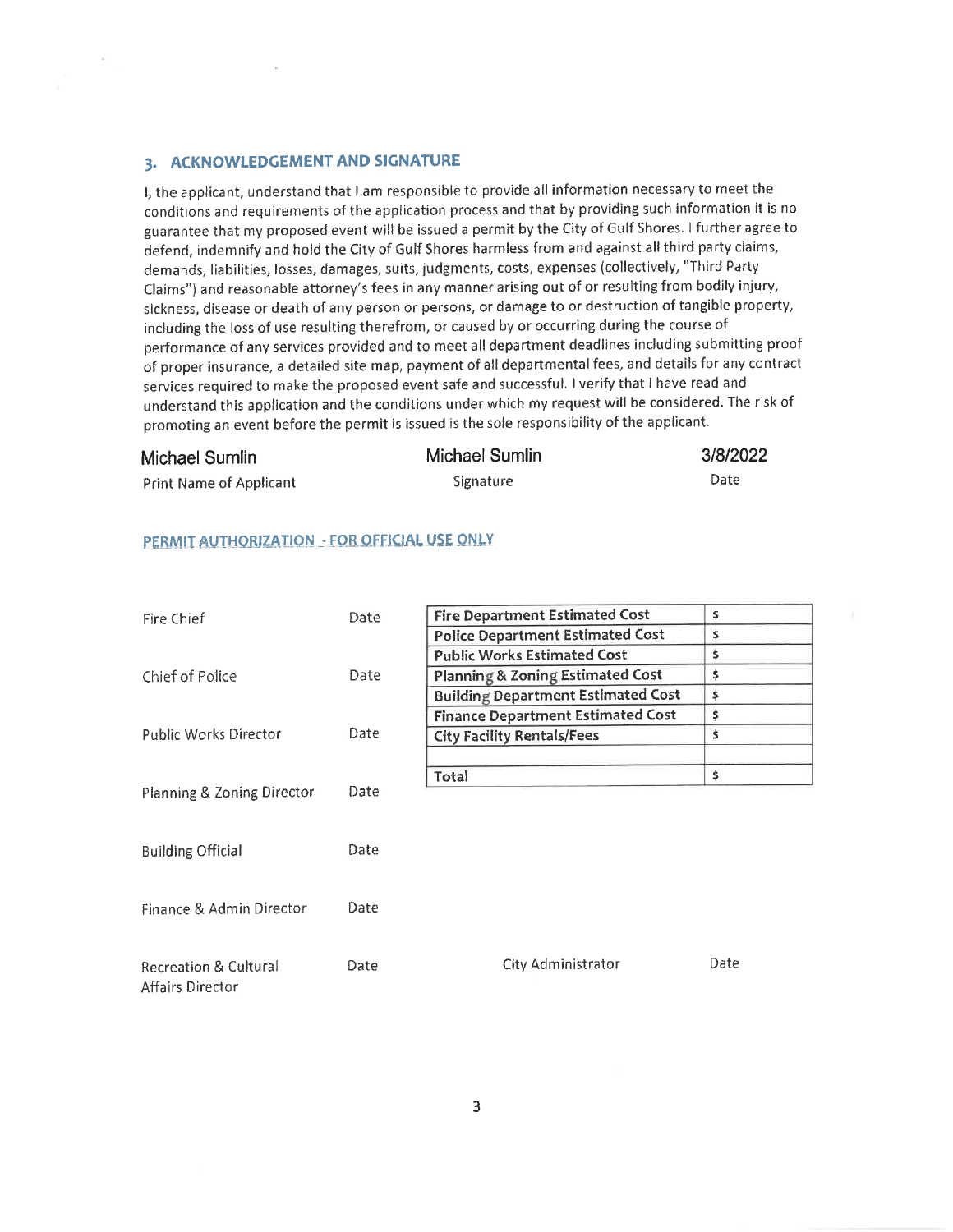# **Emily Tidwell**

| From:<br>Sent:<br>To:<br>Cc:<br>Subject: | <b>Emily Tidwell</b><br>Sealy; Noel Hand | Tuesday, March 29, 2022 11:26 AM<br>Edward J. Delmore; Mark Sealy; Lee W. Jones; Brandan Franklin; Grant Brown; Mark<br>Andy Bauer; Matt Young; Wanda Parris; Mindy Singleton; Amy Denk; Layla Andrews;<br>Alicia Talley; Jason Woodruff; Josh Coleman; Melvin Shepard; George Surry; Bill Cowan;<br>Brian Dugall; Brigette Reynolds; Lauren Traywick; Lindsey Hart; Shelby DeBlieux<br>Red Flag Surf and Dive |                                    |                                                              |  |  |  |
|------------------------------------------|------------------------------------------|----------------------------------------------------------------------------------------------------------------------------------------------------------------------------------------------------------------------------------------------------------------------------------------------------------------------------------------------------------------------------------------------------------------|------------------------------------|--------------------------------------------------------------|--|--|--|
| <b>Attachments:</b>                      | SKM_C250i22032911110.pdf                 |                                                                                                                                                                                                                                                                                                                                                                                                                |                                    |                                                              |  |  |  |
| <b>Tracking:</b>                         | <b>Recipient</b>                         | <b>Delivery</b>                                                                                                                                                                                                                                                                                                                                                                                                | <b>Read</b>                        | <b>Response</b>                                              |  |  |  |
|                                          | <b>Edward J. Delmore</b>                 | Delivered: 3/29/2022<br>11:26 AM                                                                                                                                                                                                                                                                                                                                                                               |                                    | Read: 3/29/2022 2:49 PM Approve: 3/29/2022 2:50<br><b>PM</b> |  |  |  |
|                                          | Mark Sealy                               | Delivered: 3/29/2022<br>11:26 AM                                                                                                                                                                                                                                                                                                                                                                               | Read: 3/29/2022 2:18 PM            | Approve: 3/29/2022 2:18<br><b>PM</b>                         |  |  |  |
|                                          | Lee W. Jones                             | Delivered: 3/29/2022<br>11:26 AM                                                                                                                                                                                                                                                                                                                                                                               |                                    | Approve: 3/31/2022 2:03<br><b>PM</b>                         |  |  |  |
|                                          | <b>Brandan Franklin</b>                  | Delivered: 3/29/2022<br>11:26 AM                                                                                                                                                                                                                                                                                                                                                                               |                                    | Approve: 3/29/2022 11:53<br>AM                               |  |  |  |
|                                          | Grant Brown                              | Delivered: 3/29/2022<br>11:26 AM                                                                                                                                                                                                                                                                                                                                                                               | Read: 3/29/2022 1:05 PM            | Approved.                                                    |  |  |  |
|                                          | <b>Noel Hand</b>                         | Delivered: 3/29/2022<br>11:26 AM                                                                                                                                                                                                                                                                                                                                                                               | Read: 3/30/2022 10:36<br><b>AM</b> | Approve: 3/31/2022 2:31<br>PM                                |  |  |  |

CITY ADMINISTRATOR

Stwart ...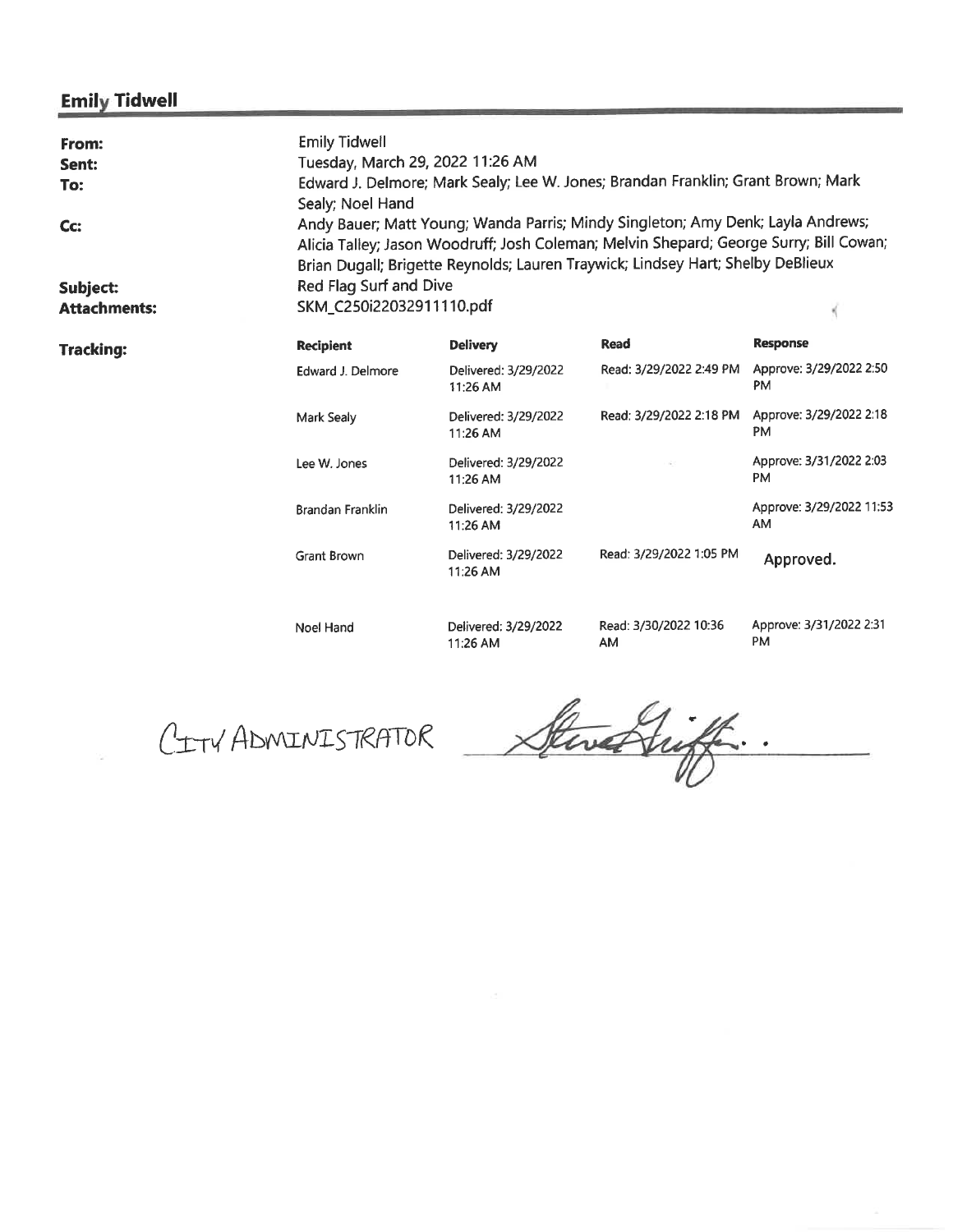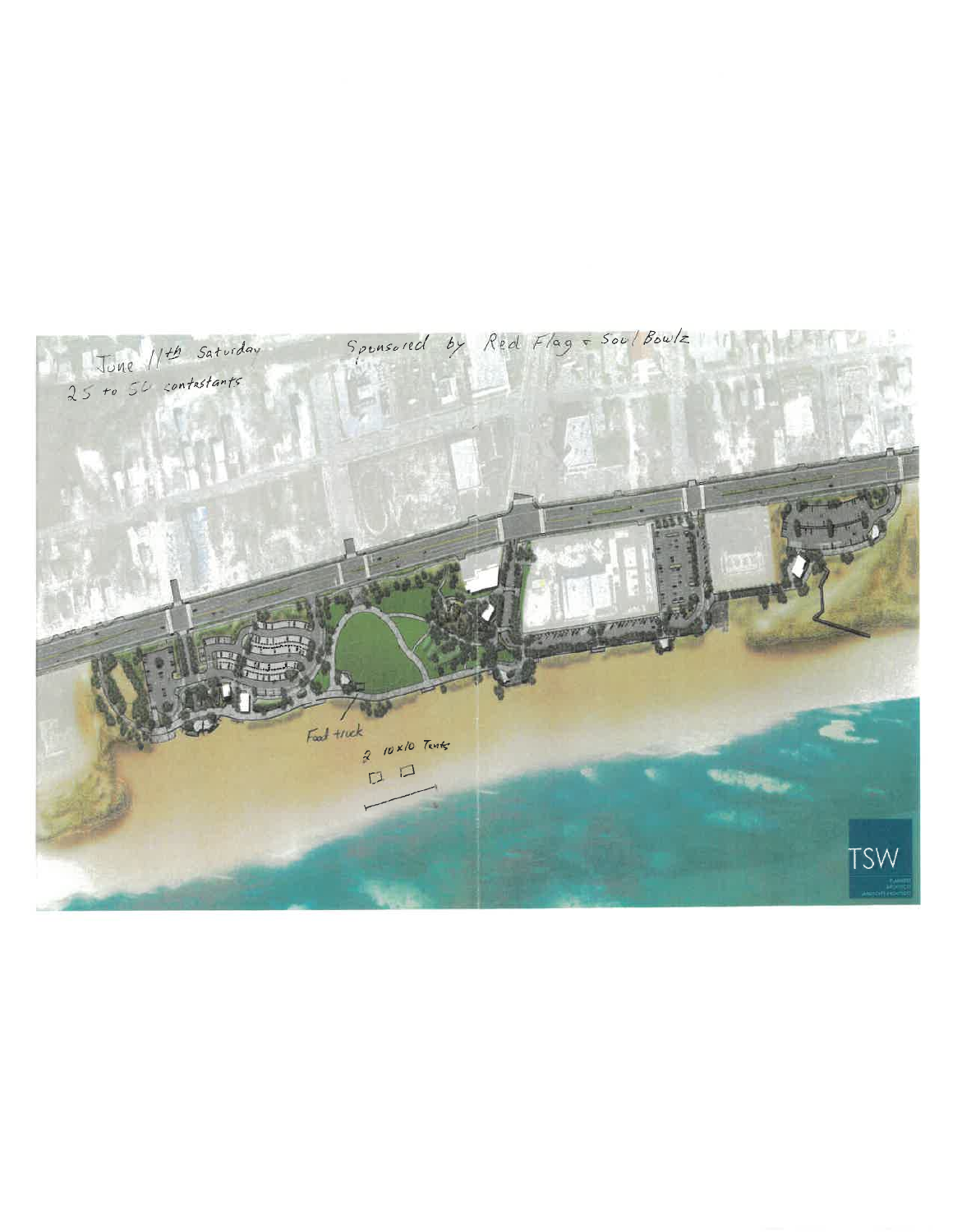#### **AN ORDINANCE APPROVING THE PRE-ZONING OF A 7.3 ACRE SITE LOCATED AT 18999 OAK ROAD WEST TO OS-OPEN SPACE DISTRICT**

WHEREAS, the City of Gulf Shores in accordance with Section 11-52-85 of the Code of Alabama and Sections 3-6 and 3-7 of the Zoning Ordinance, proposes to pre-zone the 7.3 acre site located at 18999 Oak Road West in Gulf Shores, Alabama; and

**\_\_\_\_\_\_\_\_\_\_\_\_\_\_\_\_\_\_\_\_\_\_\_\_\_\_\_\_\_\_\_\_\_\_\_\_\_\_\_\_\_\_\_\_\_\_\_\_\_\_\_\_\_\_\_\_\_\_\_\_\_\_\_\_\_\_\_\_\_\_\_**

WHEREAS, the site is not located in the City Limits of Gulf Shores. The property is an enclave of un-zoned property in Baldwin County that is surrounded by properties that are annexed and zoned by the City of Gulf Shores; and

WHEREAS, maintaining and growing parks and recreational facilities are essential investments by the City of Gulf Shores to provide an exceptional quality of life to its residents, businesses and visitors. The property provides an excellent opportunity to expand the City's park lands to meet the needs of a growing population and complies with and furthers the goals of the Land Use Plan and Parks and Recreation Master Plan; and

 WHEREAS, the City is desirous of pre-zoning the property to OS-Open Space contingent upon the property being annexed into the city immediately following passage of this Ordinance; and

NOW, THEREFORE, BE IT ORDAINED BY THE CITY COUNCIL OF THE CITY OF GULF SHORES, ALABAMA, WHILE IN REGULAR SESSION ON APRIL 11, 2022, as follows:

 **Section 1**. That Ordinance No. 1584 (Zoning Ordinance) adopted January 1, 2010, along with the Zoning Map of the City of Gulf Shores, in respect to that certain property more particularly described as 7.3 acres of property located at 18999 Oak Road West Gulf Shores, Alabama be and it is hereby approved to be amended to include the pre-zoning of the Property to OS-Open Space contingent upon the official annexation of the property.

**Section 2.** That the pre-zoning of this property shall become null and void if the property is not officially annexed into the City within 180 days of passage of this Ordinance.

**Section 3**. That this Ordinance shall become effective upon its adoption and publication as required by law.

 $\overline{\phantom{a}}$  , and the contract of the contract of the contract of the contract of the contract of the contract of the contract of the contract of the contract of the contract of the contract of the contract of the contrac

ADOPTED this 11th day of APRIL, 2022.

Robert Craft, Mayor

ATTEST:

\_\_\_\_\_\_\_\_\_\_\_\_\_\_\_\_\_\_ Wanda Parris, MMC City Clerk

#### C E R T I F I C A T E

 $\overline{\phantom{a}}$  , and the contract of the contract of the contract of the contract of the contract of the contract of the contract of the contract of the contract of the contract of the contract of the contract of the contrac

I, Wanda Parris, MMC, City Clerk of the City of Gulf Shores, Alabama, do hereby certify that the foregoing is a true and correct copy of Ordinance No. was duly and legally adopted at a regular meeting of the City Council on April 11, 2021 and published as required by law.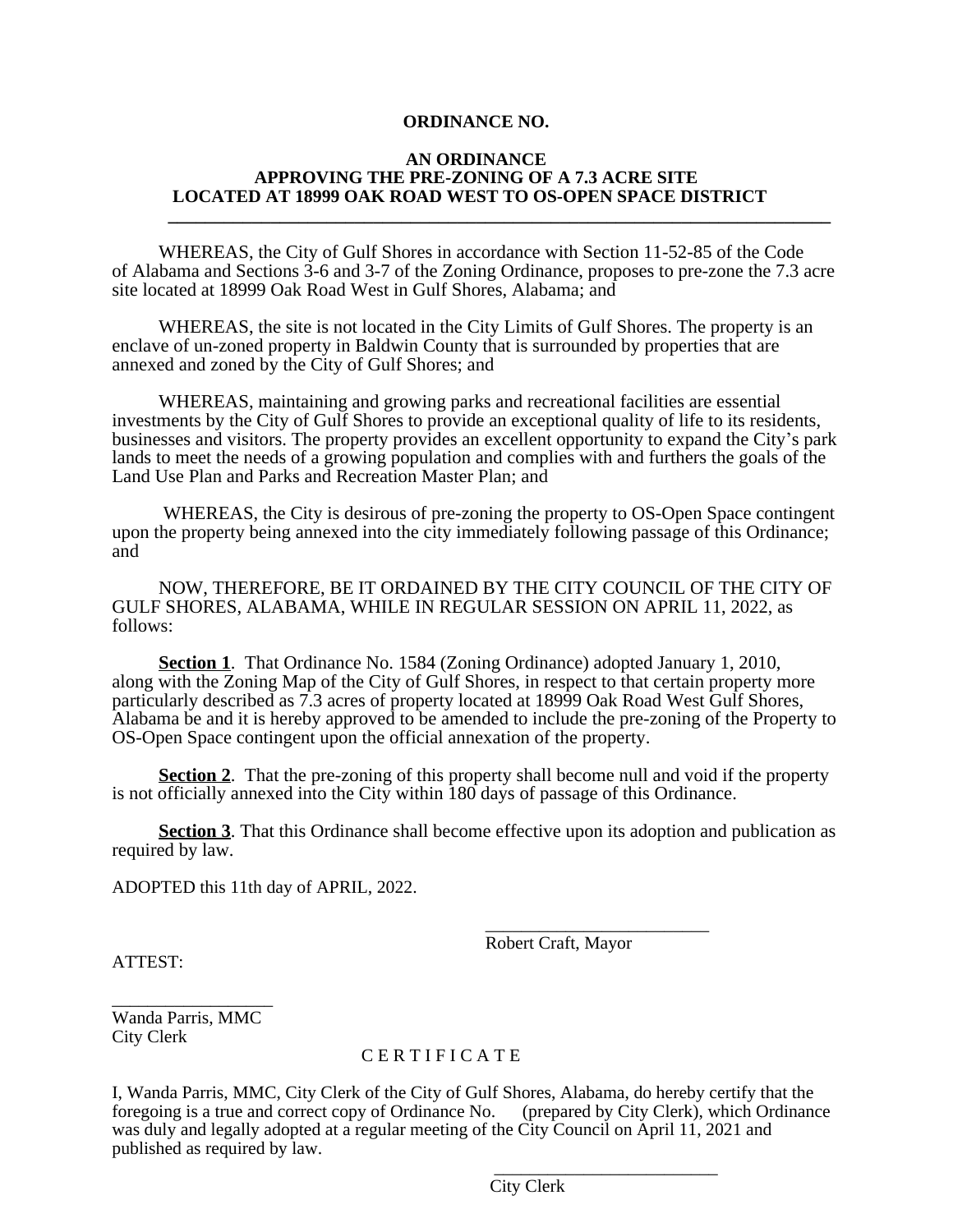#### **AN ORDINANCE ASSENTING TO THE ANNEXATION OF CERTAIN PROPERTY DESCRIBED HEREIN TO THE CITY OF GULF SHORES, ALABAMA AND EXTENDING THE CORPORATE LIMITS OF THE CITY TO INCLUDE SUCH PROPERTY**

WHEREAS, on January 27, 2020 the City Council, by resolution, authorized the Mayor to negotiate, accept and execute a contract purchase agreement for the subject property with the estate of Mildred M. Blackwell; and

**\_\_\_\_\_\_\_\_\_\_\_\_\_\_\_\_\_\_\_\_\_\_\_\_\_\_\_\_\_\_\_\_\_\_\_\_\_\_\_\_\_\_\_\_\_\_\_\_\_\_\_\_\_\_\_\_\_\_\_\_\_\_\_\_\_\_\_\_\_\_\_\_\_**

WHEREAS, on February 22, 2022 – The Planning Commission unanimously voted, 8-0, to recommend approval of the annexation and pre-zoning application to the City Council; and

WHEREAS, the governing body did determine that it is in the public interest that said property be annexed to the City of Gulf Shores and it did further determine that all legal requirements for annexing said real property have been met pursuant to Sections 11-42-20 through 11-42-24, Code of Alabama, 1975.

 NOW, THEREFORE, BE IT ORDAINED BY THE CITY COUNCIL OF THE CITY OF GULF SHORES, ALABAMA, WHILE IN REGULAR SESSION ON APRIL 11, 2022, as follows:

**Section 1.** That the Council of the City of Gulf Shores, Alabama, finds and declares that it is in the best interest of the citizens of the City, and the citizens of the affected area, to bring the territory described in Section 2 of this ordinance into the City of Gulf Shores.

**Section 2.** That the boundary lines of the City of Gulf Shores, Alabama, be and the same are hereby altered or rearranged so as to include all of the territory hereto before encompassed by the corporate limits of the City of Gulf Shores, Alabama, and in addition thereto the following described territory, to-wit:

As situated in Baldwin County, Alabama, to-wit: PPIN 231053 Legal - 7.3 ACRES, LOT 1 OMEGA ACRES SLIDE 1923-B GR SEC 37-T8S-R4E

**Section 3**. That this ordinance shall be published as provided by law, and a certified copy of same, together with a certified copy of the petition of the property owners, shall be filed with the Probate Judge of Baldwin County, Alabama.

 **Section 4**. That the territory described in this ordinance shall become a part of the corporate limits of the City of Gulf Shores, Alabama, upon publication of this ordinance as set forth in Section 3 above.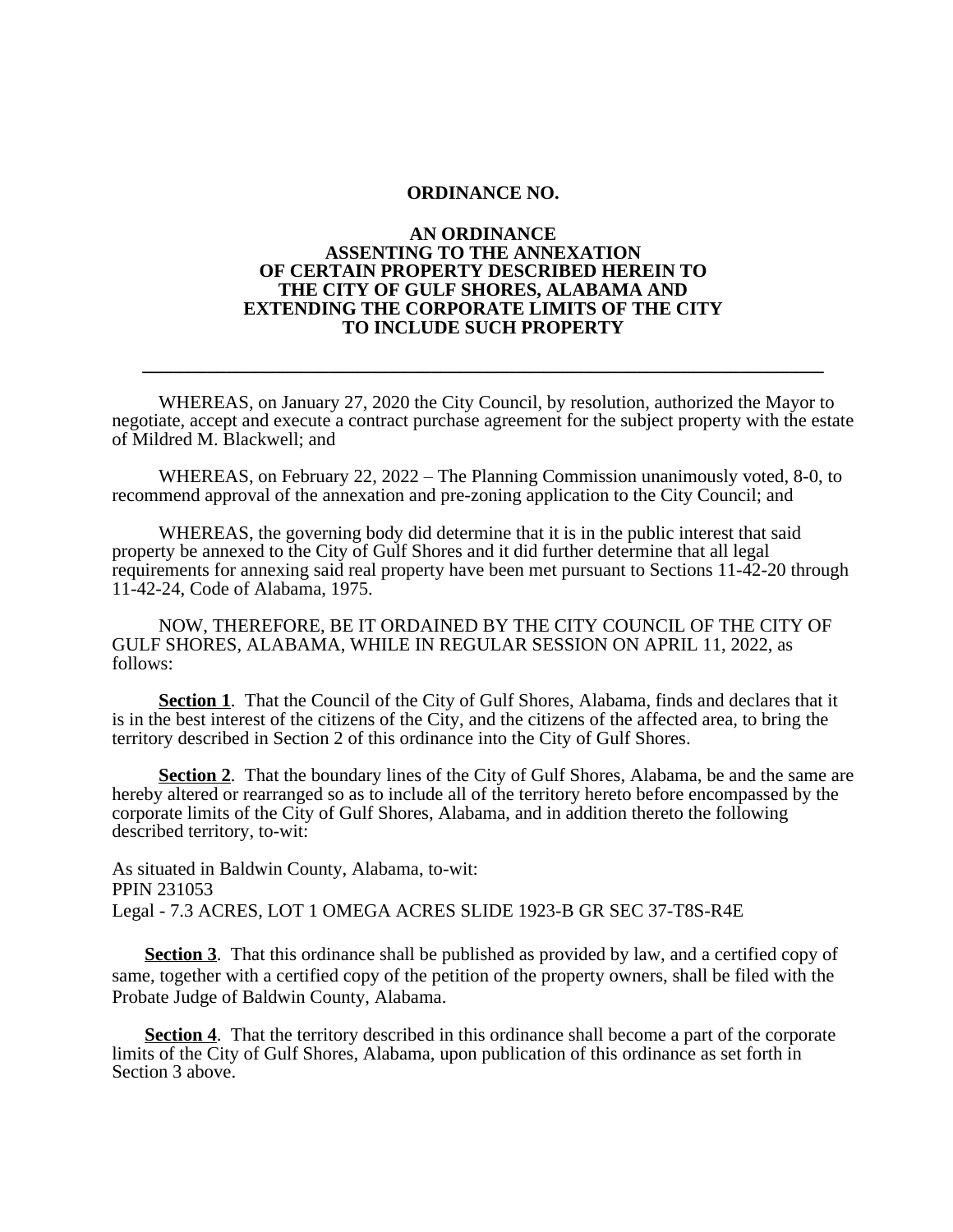Ordinance No. -22 Page 2

**<u>Section 5</u>**. That this Ordinance shall become effective upon its adoption and publication as required by law.

ADOPTED this 11<sup>th</sup> day of APRIL, 2022.

 \_\_\_\_\_\_\_\_\_\_\_\_\_\_\_\_\_\_\_\_\_\_\_\_\_\_ Robert Craft, Mayor

ATTEST:

\_\_\_\_\_\_\_\_\_\_\_\_\_\_\_\_\_\_ Wanda Parris, MMC City Clerk

# C E R T I F I C A T E

 $\overline{\phantom{a}}$  , and the contract of the contract of the contract of the contract of the contract of the contract of the contract of the contract of the contract of the contract of the contract of the contract of the contrac

I, Wanda Parris, MMC, City Clerk of the City of Gulf Shores, Alabama, do hereby certify that the foregoing is a true and correct copy of Ordinance No. (prepared by City Clerk), which Ordinance was duly and legally adopted at a regular meeting of the City Council on April 11, 2022.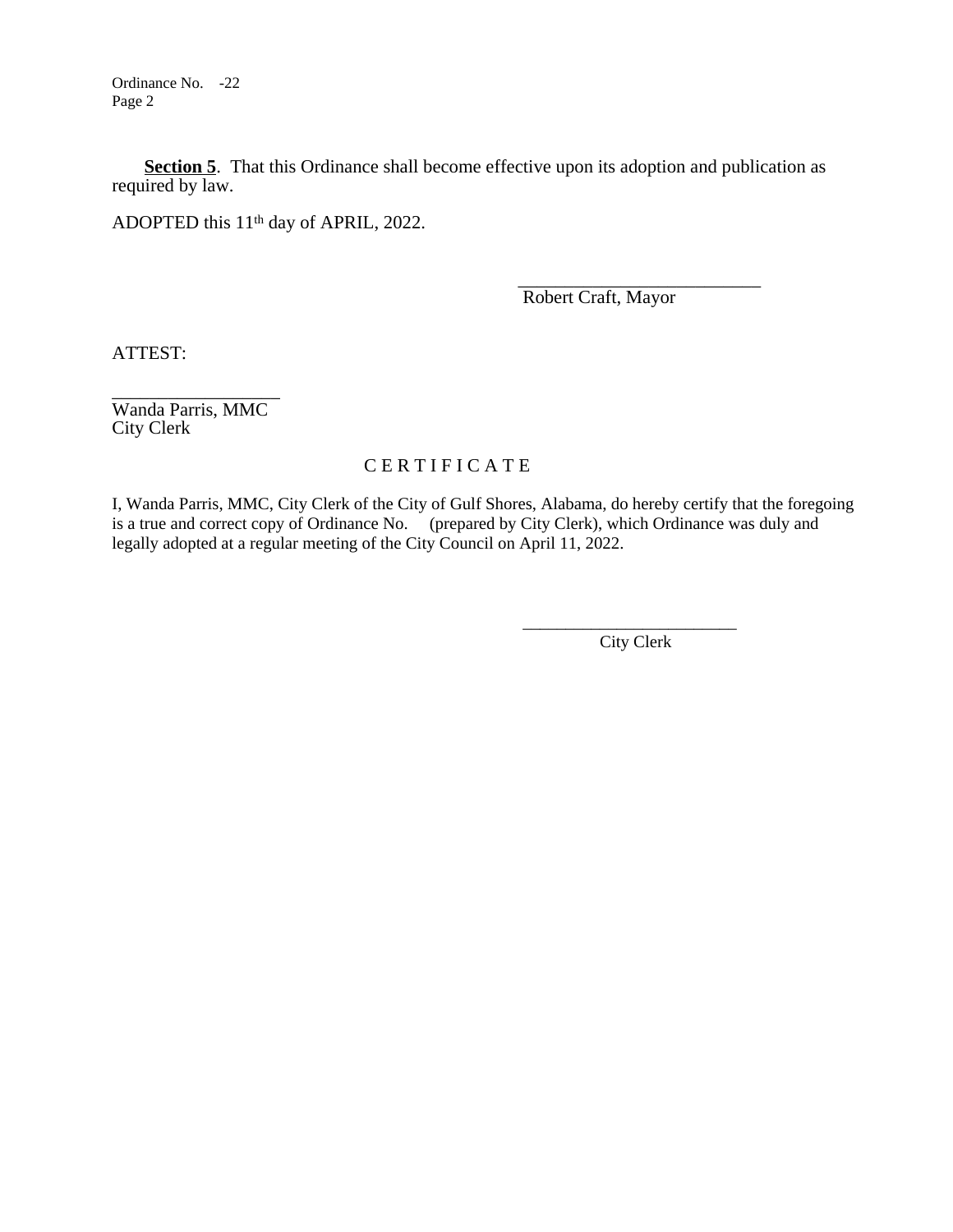# **A RESOLUTION REAPPOINTING THE HONORABLE KENNETH R. RAINES, ATTORNEY AT LAW, TO THE POSITION OF PROSECUTOR FOR THE MUNICIPAL COURT OF THE CITY OF GULF SHORES, ALABAMA; AND DEFINING COMPENSATION, BENEFITS, AND ESTABLISHING FEES AND EXPENSES ELIGIBLE FOR REIMBURSEMENT**

\_\_\_\_\_\_\_\_\_\_\_\_\_\_\_\_\_\_\_\_\_\_\_\_\_\_\_\_\_\_\_\_\_\_\_\_\_

 BE IT RESOLVED BY THE CITY COUNCIL OF THE CITY OF GULF SHORES, ALABAMA, WHILE IN REGULAR SESSION ON APRIL 11, 2022, as follows:

**Section 1**. That the Honorable Kenneth R. Raines is hereby reappointed as Prosecutor for the Municipal Court of the City of Gulf Shores, Alabama effective April 23, 2022, for a term of two years ending on April 23, 2024.

**Section 2**. That a monthly minimum retainer of \$3,023.32 (or \$36,279.84 annual salary) shall be paid to Mr. Raines as remuneration for the regular hours of legal services rendered each month as the Prosecutor in and for the Municipal Court of the City of Gulf Shores, plus the following stipulations:

> *Upon services rendered in excess of the regular hours each month, additional remuneration at the hourly rate of \$90.00 may be billed to the City by Mr. Raines and approved by the Administrative Officer or Mayor.*

*No charges shall be made for travel time or travel expenses.*

 **Section 3**. That pursuant to Section 12-14-33, Code of Alabama 1975, in the pay period beginning January 1 of each year hereafter and/or at such time as all City employees are eligible to receive an annual salary adjustment that the Municipal Court Prosecutor will receive the same consideration.

Mr. Raines is also eligible to participate in the City's insurance program upon submission of an application for insurance to the HR Department. The City shall subtract from his monthly retainer the insurance costs for single or family coverage under the City's group insurance program as provided to all City employees.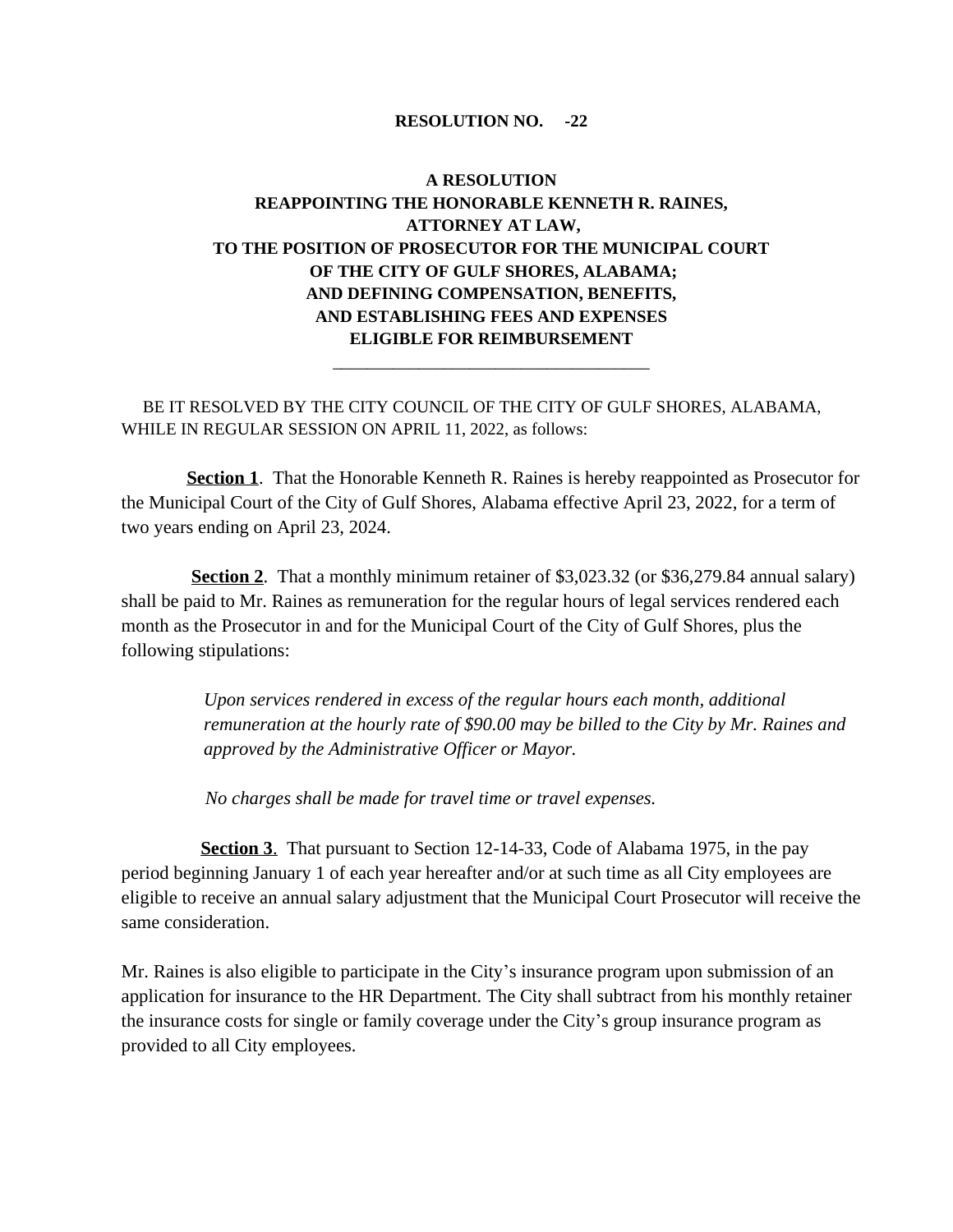Resolution No. -22 Page 2

**Section 4.** That should Mr. Raines be unable to represent the City of Gulf Shores as Prosecutor, the City shall be represented by an individual from Mr. Raines' firm.

**Section 5**. That this Resolution shall become effective upon its adoption.

 $\overline{\phantom{a}}$  , which is a set of the set of the set of the set of the set of the set of the set of the set of the set of the set of the set of the set of the set of the set of the set of the set of the set of the set of th

ADOPTED this 11th day of April, 2022.

Robert Craft, Mayor

ATTEST:

Wanda Parris, MMC City Clerk

\_\_\_\_\_\_\_\_\_\_\_\_\_\_\_\_\_\_\_\_

# C E R T I F I C A T E

I, Wanda Parris, MMC, City Clerk of the City of Gulf Shores, Alabama, do hereby certify that the foregoing is a true and correct copy of Resolution No. -22 (prepared by City Clerk), which Resolution was duly and legally adopted at a regular meeting of the City Council on April 11, 2022.

 $\frac{1}{2}$  , and the contract of the contract of the contract of the contract of the contract of the contract of the contract of the contract of the contract of the contract of the contract of the contract of the contract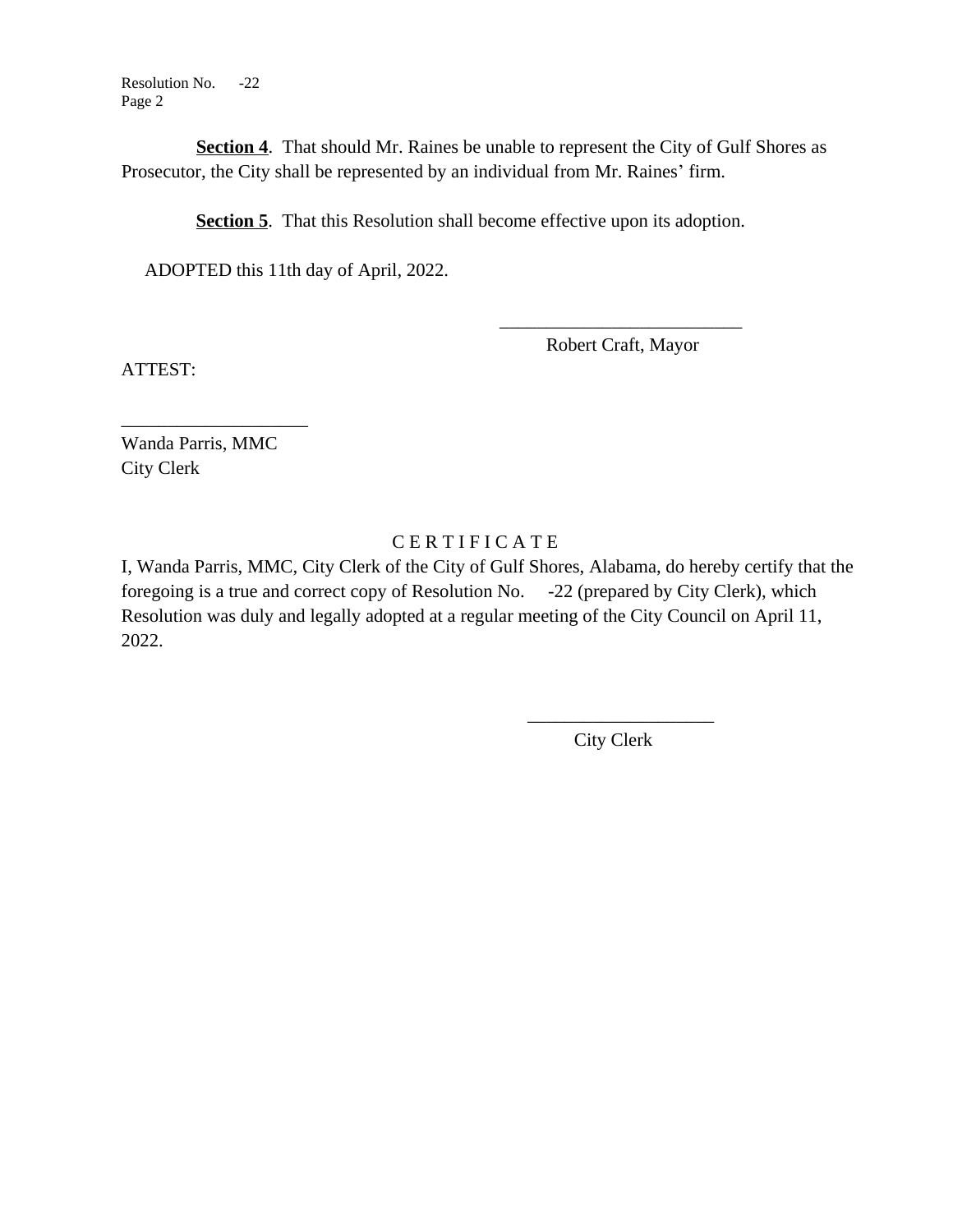# **A RESOLUTION REAPPOINTING THE HONORABLE FRANK T. HOLLON ATTORNEY AT LAW AS MUNICIPAL JUDGE FOR THE CITY OF GULF SHORES AT THE CURRENT ANNUAL SALARY OF \$54,349.20 FOR A TWO-YEAR TERM ENDING APRIL 16, 2024, PURSUANT TO SECTION 12-14-30,** *CODE OF ALABAMA 1975***;**

\_\_\_\_\_\_\_\_\_\_\_\_\_\_\_\_\_\_\_\_\_\_\_\_\_\_\_\_\_\_\_\_\_\_\_\_\_\_\_\_\_\_\_\_\_\_\_\_\_\_\_\_\_\_\_\_\_\_\_\_\_\_\_\_\_\_\_\_\_\_\_

# BE IT RESOLVED BY THE CITY COUNCIL OF THE CITY OF GULF SHORES, ALABAMA, WHILE IN REGULAR SESSION ON APRIL 11, 2022, as follows:

**Section 1.** That The Honorable Frank T. Hollon be and he is hereby reappointed as Judge for the Municipal Court for the City of Gulf Shores, Alabama, at the current annual salary of \$54,349.20 for a two-year term beginning April 16, 2022 and ending April 16, 2024, pursuant to Section 12-14-30, *Code of Alabama 1975.*

**Section 2.** That pursuant to Section 12-14-33, Code of Alabama 1975, in the pay period beginning January 1 of each year hereafter and/or at such time as all City employees are eligible to receive an annual salary adjustment that the Municipal Court Judge will receive the same consideration.

**Section 3**. Judge Hollon is eligible to participate in the City's insurance program upon submission of an application for insurance to the HR Department. The City shall subtract from his monthly salary the insurance costs for single or family coverage under the City's group insurance program as provided to all City employees.

**Section 4.** That this Resolution shall become effective upon its adoption. ADOPTED this 11th day of April, 2022.

 $\frac{1}{2}$  ,  $\frac{1}{2}$  ,  $\frac{1}{2}$  ,  $\frac{1}{2}$  ,  $\frac{1}{2}$  ,  $\frac{1}{2}$  ,  $\frac{1}{2}$  ,  $\frac{1}{2}$  ,  $\frac{1}{2}$  ,  $\frac{1}{2}$  ,  $\frac{1}{2}$  ,  $\frac{1}{2}$  ,  $\frac{1}{2}$  ,  $\frac{1}{2}$  ,  $\frac{1}{2}$  ,  $\frac{1}{2}$  ,  $\frac{1}{2}$  ,  $\frac{1}{2}$  ,  $\frac{1$ 

Robert Craft, Mayor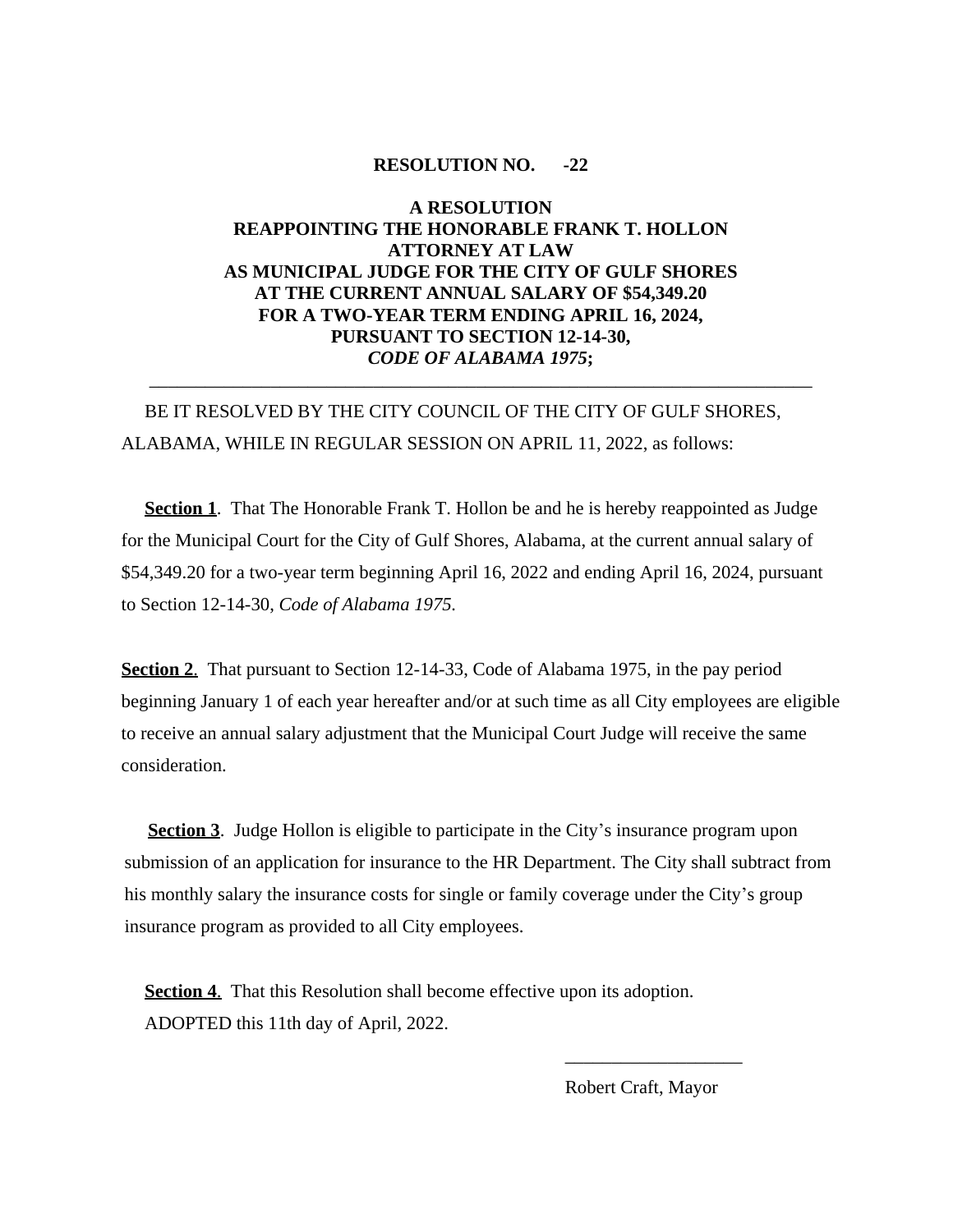#### **A RESOLUTION REAPPOINTING LINDA BENDER TO THE BEAUTIFICATION BOARD TO SERVE A FULL TERM OF THREE YEARS ENDING ON APRIL 9, 2025**

#### BE IT RESOLVED BY THE CITY COUNCIL OF THE CITY OF GULF SHORES, ALABAMA, WHILE IN REGULAR SESSION ON APRIL 11, 2022, as follows:

\_\_\_\_\_\_\_\_\_\_\_\_\_\_\_\_\_\_\_\_\_\_\_\_\_\_\_\_\_\_\_\_\_\_\_\_\_\_\_\_\_\_\_\_\_\_\_\_\_\_\_\_\_\_\_\_\_\_\_\_\_\_\_\_\_\_

**Section 1.** That Linda Bender be and she is hereby reappointed to the Beautification Board to serve a full term of three years ending on April 9, 2025.

**Section 2.** That this Resolution shall become effective upon its adoption.

 $\frac{1}{\sqrt{2\pi}}$  ,  $\frac{1}{\sqrt{2\pi}}$  ,  $\frac{1}{\sqrt{2\pi}}$  ,  $\frac{1}{\sqrt{2\pi}}$  ,  $\frac{1}{\sqrt{2\pi}}$  ,  $\frac{1}{\sqrt{2\pi}}$  ,  $\frac{1}{\sqrt{2\pi}}$  ,  $\frac{1}{\sqrt{2\pi}}$  ,  $\frac{1}{\sqrt{2\pi}}$  ,  $\frac{1}{\sqrt{2\pi}}$  ,  $\frac{1}{\sqrt{2\pi}}$  ,  $\frac{1}{\sqrt{2\pi}}$  ,  $\frac{1}{\sqrt{2\pi}}$  ,

 $\frac{1}{\sqrt{2\cdot\frac{1}{2\cdot\frac{1}{2\cdot\frac{1}{2\cdot\frac{1}{2\cdot\frac{1}{2\cdot\frac{1}{2\cdot\frac{1}{2\cdot\frac{1}{2\cdot\frac{1}{2\cdot\frac{1}{2\cdot\frac{1}{2\cdot\frac{1}{2\cdot\frac{1}{2\cdot\frac{1}{2\cdot\frac{1}{2\cdot\frac{1}{2\cdot\frac{1}{2\cdot\frac{1}{2\cdot\frac{1}{2\cdot\frac{1}{2\cdot\frac{1}{2\cdot\frac{1}{2\cdot\frac{1}{2\cdot\frac{1}{2\cdot\frac{1}{2\cdot\frac{1}{2\cdot\$ 

ADOPTED this 11th day of April, 2022.

Robert Craft, Mayor

ATTEST:

\_\_\_\_\_\_\_\_\_\_\_\_\_\_\_\_\_ Wanda Parris, MMC City Clerk

# C E R T I F I C A T E

I, Wanda Parris, MMC, City Clerk of the City of Gulf Shores, Alabama, do hereby certify that the foregoing is a true and correct copy of Resolution No. -22 (prepared by City Clerk), which Resolution was duly and legally adopted at a regular meeting of the City Council on April 11, 2022.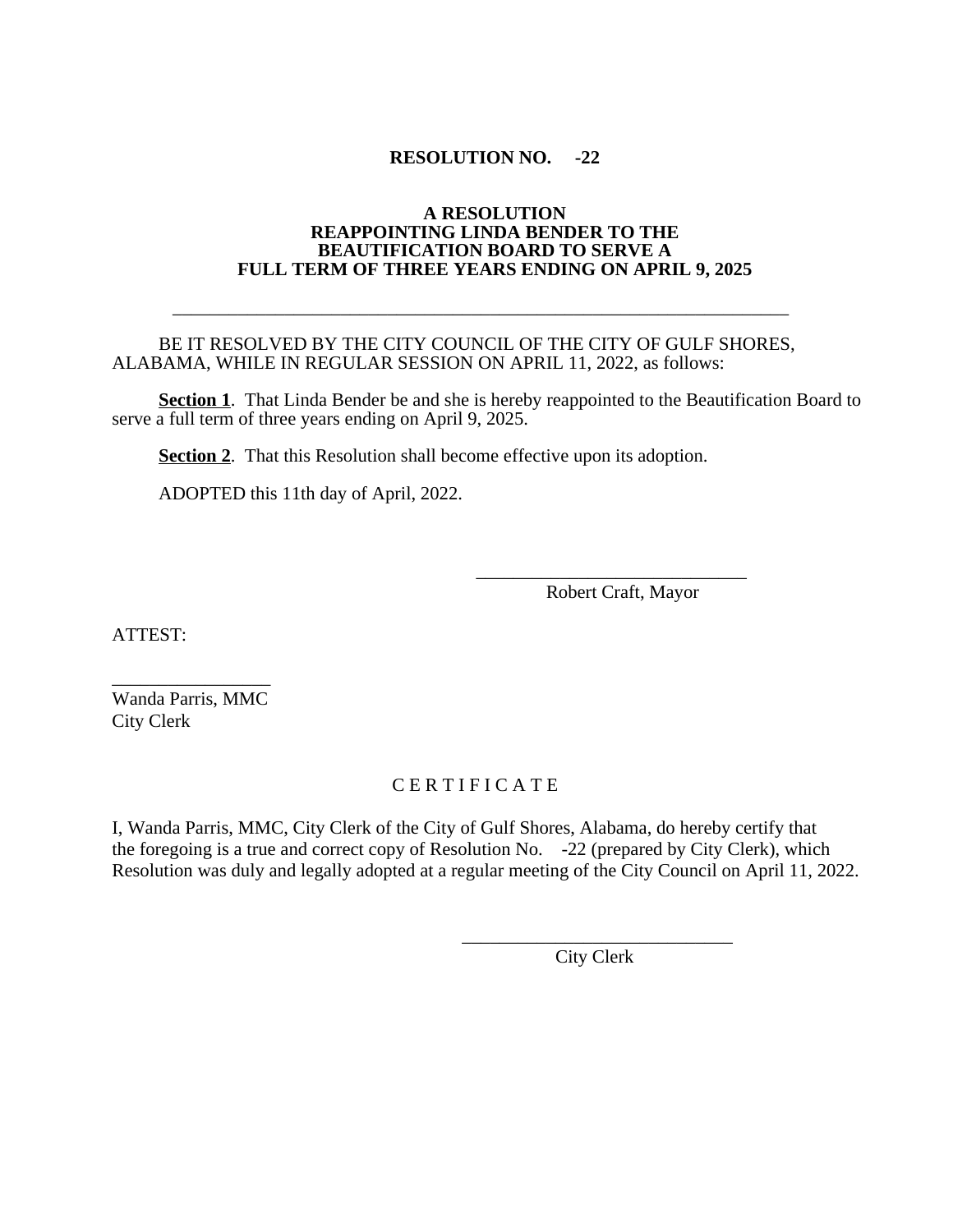# **A RESOLUTION AUTHORIZING EXECUTION OF A CONTRACT BETWEEN PERFECT MIND, INC. AND THE CITY OF GULF SHORES FOR RECREATION MANAGEMENT SOFTWARE IN AN AMOUNT NOT TO EXCEED \$16,250.00 PER YEAR AND AUTHORIZING EXECUTION OF A CONTRACT**

**\_\_\_\_\_\_\_\_\_\_\_\_\_\_\_\_\_\_\_\_\_\_\_\_\_\_\_\_\_\_\_\_\_\_\_\_\_\_\_\_\_\_\_\_\_\_\_\_\_\_\_\_\_\_\_\_\_\_\_\_\_\_\_\_\_\_\_\_\_\_\_\_\_\_\_\_**

# BE IT RESOLVED BY THE CITY COUNCIL OF THE CITY OF GULF SHORES, ALABAMA, WHILE IN REGULAR SESSION ON APRIL 11, 2022 as follows:

**Section 1**. That the Mayor and City Clerk be and they are hereby authorized and directed to execute and attest, respectively, an extension to the contract between the City of Gulf Shores and Perfect Mind, Inc. for recreation management software in an amount not to exceed \$16,250.00 per year, this contract extension is for a 3-year term and will begin June 2022; and in substantially the form presented to Council this date.

**Section 2.** That funding for the software platform is budgeted in the Information Technology account: 01-519-64310.

**Section 3**. That this Resolution shall become effective upon its adoption.

ADOPTED this 11th day of April, 2022.

ATTEST:

 \_\_\_\_\_\_\_\_\_\_\_\_\_\_\_\_\_\_\_\_\_\_\_\_\_ Robert Craft, Mayor

Wanda Parris, MMC City Clerk

\_\_\_\_\_\_\_\_\_\_\_\_\_\_\_\_\_\_\_

# C E R T I F I C A T E

I, Wanda Parris, MMC, City Clerk of the City of Gulf Shores, Alabama, do hereby certify that the foregoing is a true and correct copy of Resolution No. -22 (prepared by City Clerk), which Resolution was duly and legally adopted at a regular meeting of the City Council on April 11, 2022.

City Clerk

 $\overline{\phantom{a}}$  , and the contract of the contract of the contract of  $\overline{\phantom{a}}$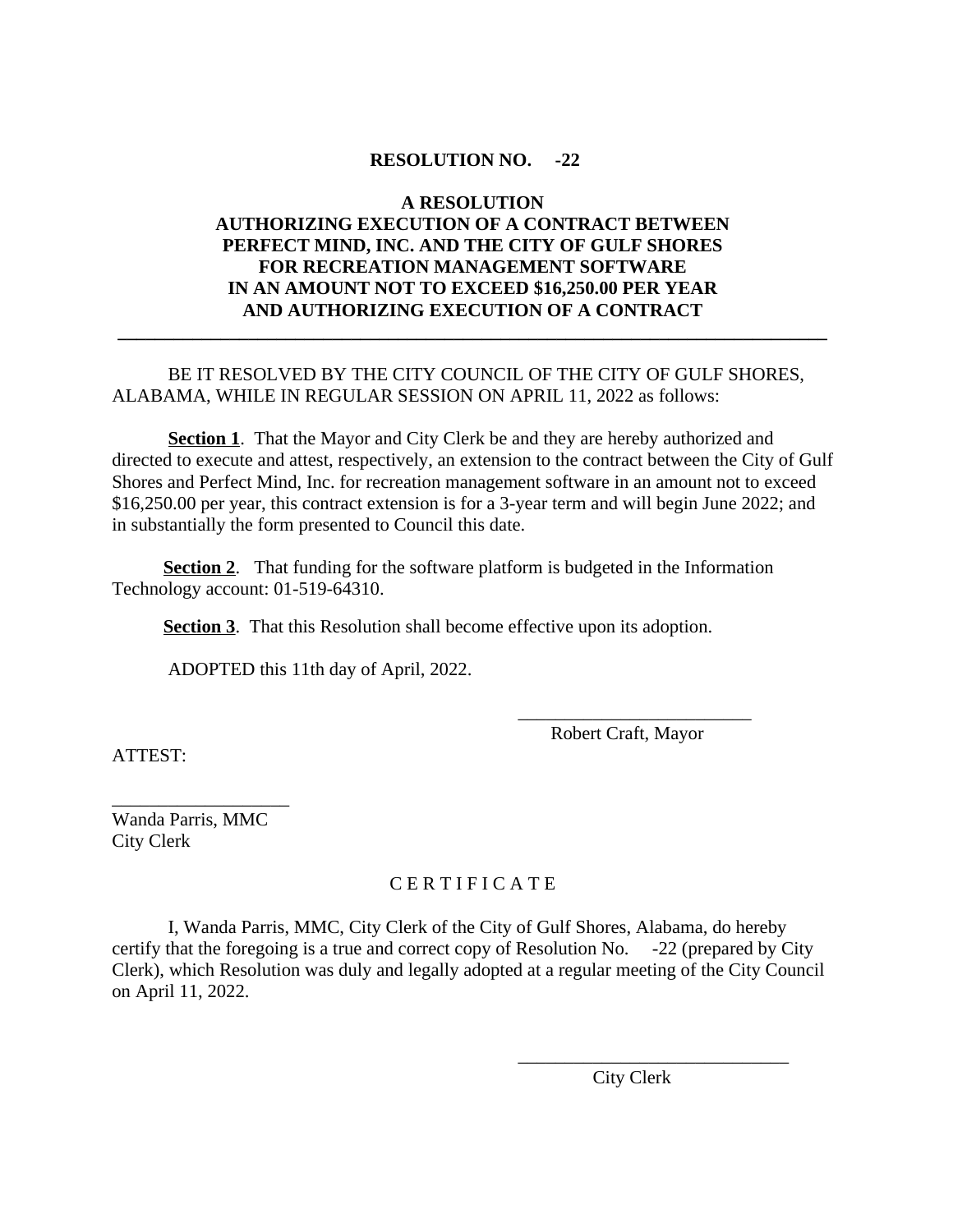#### **A RESOLUTION AUTHORIZING EXECUTION OF A PROFESSIONAL SERVICES CONTRACT BETWEEN THE CITY OF GULF SHORES AND CIVIL SOUTHEAST ENGINEERING GROUP TO PERFORM PRELIMINARY DESIGN WORK ASSOCIATED WITH THE BODENHAMER CENTER PARKING LOT IMPROVEMENTS IN AMOUNT NOT TO EXCEED \$15,200.00 \_\_\_\_\_\_\_\_\_\_\_\_\_\_\_\_\_\_\_\_\_\_\_\_\_\_\_\_\_\_\_\_\_\_\_\_\_\_\_\_\_\_\_\_\_\_\_\_\_\_\_\_\_\_**

#### BE IT RESOLVED BY THE CITY COUNCIL OF THE CITY OF GULF SHORES, ALABAMA, WHILE IN REGULAR SESSION ON APRIL 11, 2022, as follows:

**Section 1**. That the Mayor and City Clerk be and they are hereby authorized and directed to execute and attest, respectively, a professional service contract between the City of Gulf Shores and Civil Southeast Engineering Group to perform preliminary design work associated with the Bodenhamer Center Parking Lot Improvements in an amount not to exceed \$15,200.00; in substantially the form presented to Council this date.

**Section 2.** That funding for this professional services proposal is included in the \$150,000 budgeted for this project in  $\overrightarrow{FY}$  2022 Account #14-879-81003, Impact Fees - Recreation.

**Section 3**. That this Resolution shall become effective upon its adoption.

ADOPTED this  $11<sup>th</sup>$  day of April, 2022.

\_\_\_\_\_\_\_\_\_\_\_\_\_\_\_\_\_\_\_\_\_\_\_\_\_\_ Robert Craft, Mayor

ATTEST:

\_\_\_\_\_\_\_\_\_\_\_\_\_\_\_\_\_ Wanda Parris, MMC City Clerk

### C E R T I F I C A T E

I, Wanda Parris, MMC, City Clerk of the City of Gulf Shores, Alabama, do hereby certify that the foregoing is a true and correct copy of Resolution No. -22 (prepared by City Clerk), which Resolution was duly and legally adopted at a regular meeting of the City Council on April 11, 2022.

> \_\_\_\_\_\_\_\_\_\_\_\_\_\_\_\_\_\_\_\_\_\_\_\_\_\_\_ City Clerk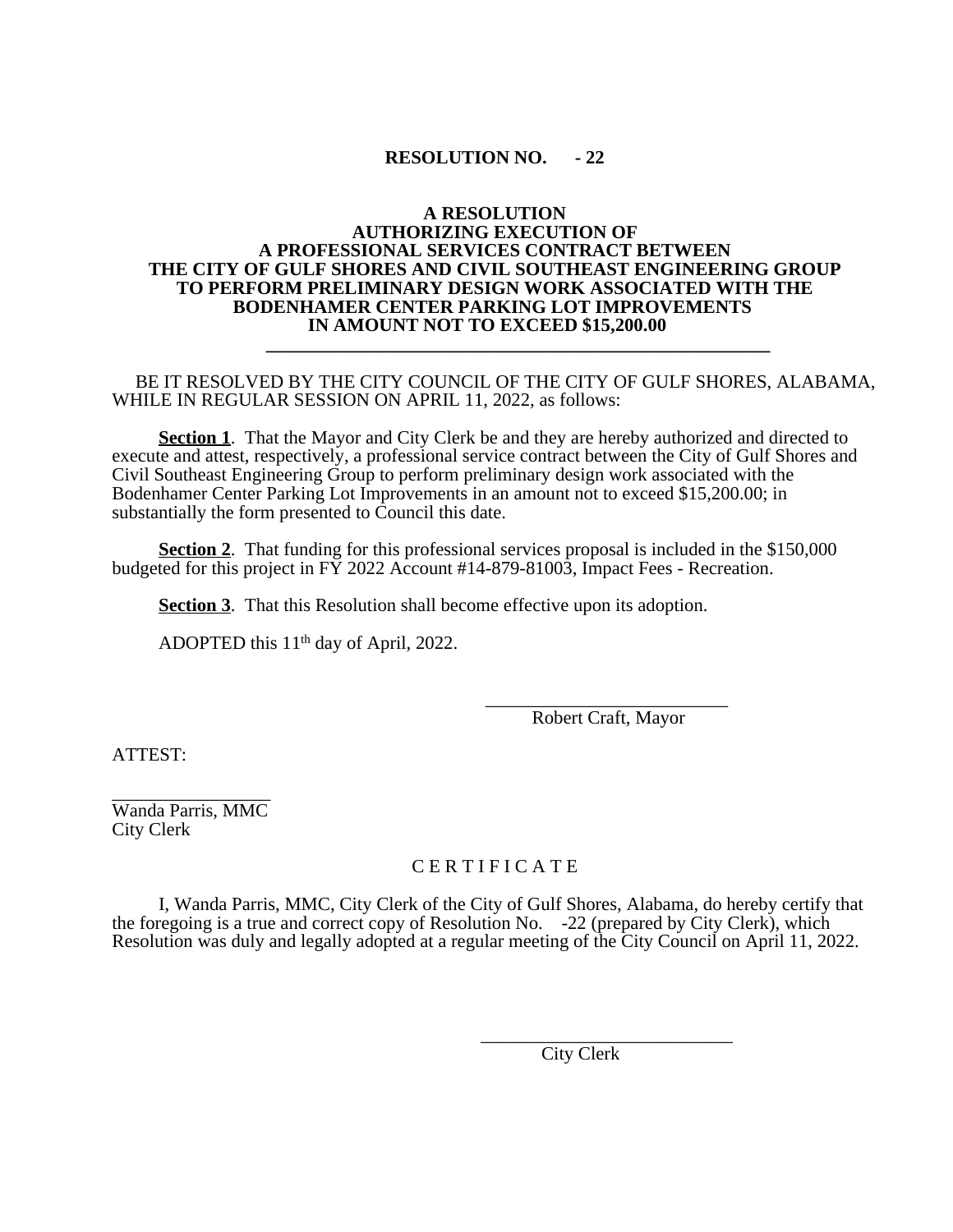#### **A RESOLUTION AUTHORIZING EXECUTION OF A PROFESSIONAL SERVICES CONTRACT BETWEEN THE CITY OF GULF SHORES AND BARGE DESIGN SOULTIONS TO PERFORM PRELIMINARY DESIGN WORK ASSOCIATED WITH WATERWAY WEST BLVD REALIGNMENT & IMPROVEMENTS IN AMOUNT NOT TO EXCEED \$22,500.00 \_\_\_\_\_\_\_\_\_\_\_\_\_\_\_\_\_\_\_\_\_\_\_\_\_\_\_\_\_\_\_\_\_\_\_\_\_\_\_\_\_\_\_\_\_\_\_\_\_\_\_\_\_\_**

#### BE IT RESOLVED BY THE CITY COUNCIL OF THE CITY OF GULF SHORES, ALABAMA, WHILE IN REGULAR SESSION ON APRIL 11, 2022, as follows:

**Section 1**. That the Mayor and City Clerk be and they are hereby authorized and directed to execute and attest, respectively, a professional service contract between the City of Gulf Shores and Barge Design Solutions to perform preliminary design work associated with Waterway West Blvd Realignment and Improvements in an amount not to exceed \$22,500.00; in substantially the form presented to Council this date.

**Section 2.** That funding for this professional services proposal is included in the \$3,550,000 budgeted for Waterway West Blvd Improvements in FY 2022 Account #42-879-80911, Land & Improvements.

**Section 3**. That this Resolution shall become effective upon its adoption.

ADOPTED this  $11<sup>th</sup>$  day of April, 2022.

\_\_\_\_\_\_\_\_\_\_\_\_\_\_\_\_\_\_\_\_\_\_\_\_\_\_ Robert Craft, Mayor

ATTEST:

\_\_\_\_\_\_\_\_\_\_\_\_\_\_\_\_\_ Wanda Parris, MMC City Clerk

## C E R T I F I C A T E

I, Wanda Parris, MMC, City Clerk of the City of Gulf Shores, Alabama, do hereby certify that the foregoing is a true and correct copy of Resolution No. -22 (prepared by City Clerk), which Resolution was duly and legally adopted at a regular meeting of the City Council on April 11, 2022.

> \_\_\_\_\_\_\_\_\_\_\_\_\_\_\_\_\_\_\_\_\_\_\_\_\_\_\_ City Clerk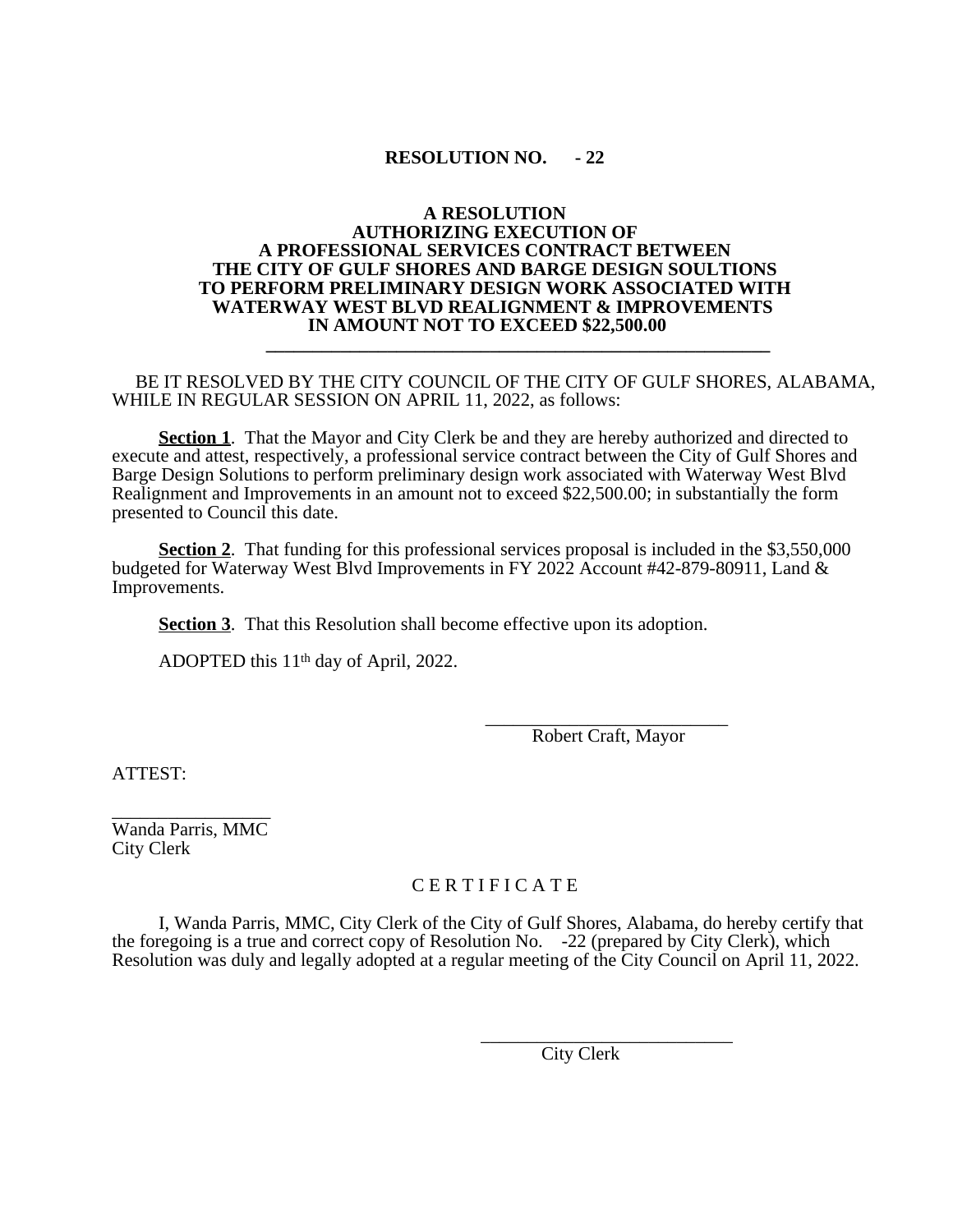# **A RESOLUTION ACCEPTING THE BID OF SOUTHERN LIGHTING & TRAFFIC SYSTEMS FOR LED STREET SIGNS FOR USE BY THE PUBLIC WORKS DEPARTMENT IN AN AMOUNT NOT TO EXCEED \$89,473.00**

**\_\_\_\_\_\_\_\_\_\_\_\_\_\_\_\_\_\_\_\_\_\_\_\_\_\_\_\_\_\_\_\_\_\_\_\_\_\_\_\_\_\_\_\_\_\_\_\_\_\_\_\_\_\_\_\_\_\_\_\_\_\_\_\_\_\_**

# BE IT RESOLVED BY THE CITY COUNCIL OF THE CITY OF GULF SHORES, ALABAMA, WHILE IN REGULAR SESSION ON APRIL 11, 2022, as follows:

**Section 1**. That the bid of Southern Lighting & Traffic Systems for various LED Street Signs, be and the same is hereby accepted, being the lowest, most responsible, among sealed bids opened on March 27, 2018.

**Section 2.** That these Street Signs will be installed on mast arm traffic signals throughout the City. These signs will match the blue LED Street Signs already in place in locations throughout the City. Eighteen of the signs included in this bid will replace existing signs that were damaged and/or destroyed during Hurricane Sally. These signs were insured, and the cost of these eighteen signs will be reimbursed through our insurance provider. Five of the signs included in this bid will replace existing LED signs along East Beach Blvd and West Beach Blvd. Baldwin County 9-1-1 has requested these signs be replaced to coincide with their addressing requirements.

**Section 3**. That the Hurricane Sally portion (\$53,568.00) will be reimbursed through our insurance provider. The remaining \$35,905.00 will utilize a portion of the \$3,910,000 budgeted in in account #40-879-809111, Land and Improvements.

**Section 4.** That this Resolution shall become effective upon its adoption.

ADOPTED this 11th day of April, 2022.

\_\_\_\_\_\_\_\_\_\_\_\_\_\_\_\_\_\_\_\_\_\_\_\_\_\_\_\_\_ Robert Craft, Mayor

ATTEST:

\_\_\_\_\_\_\_\_\_\_\_\_\_\_\_\_\_ Wanda Parris, MMC City Clerk

# C E R T I F I C A T E

I, Wanda Parris, MMC, City Clerk of the City of Gulf Shores, Alabama, do hereby certify that the foregoing is a true and correct copy of Resolution No. -22 (prepared by City Clerk), which Resolution was duly and legally adopted at a regular meeting of the City Council on April 11, 2022.

> \_\_\_\_\_\_\_\_\_\_\_\_\_\_\_\_\_\_\_\_\_\_\_\_\_\_\_\_\_ City Clerk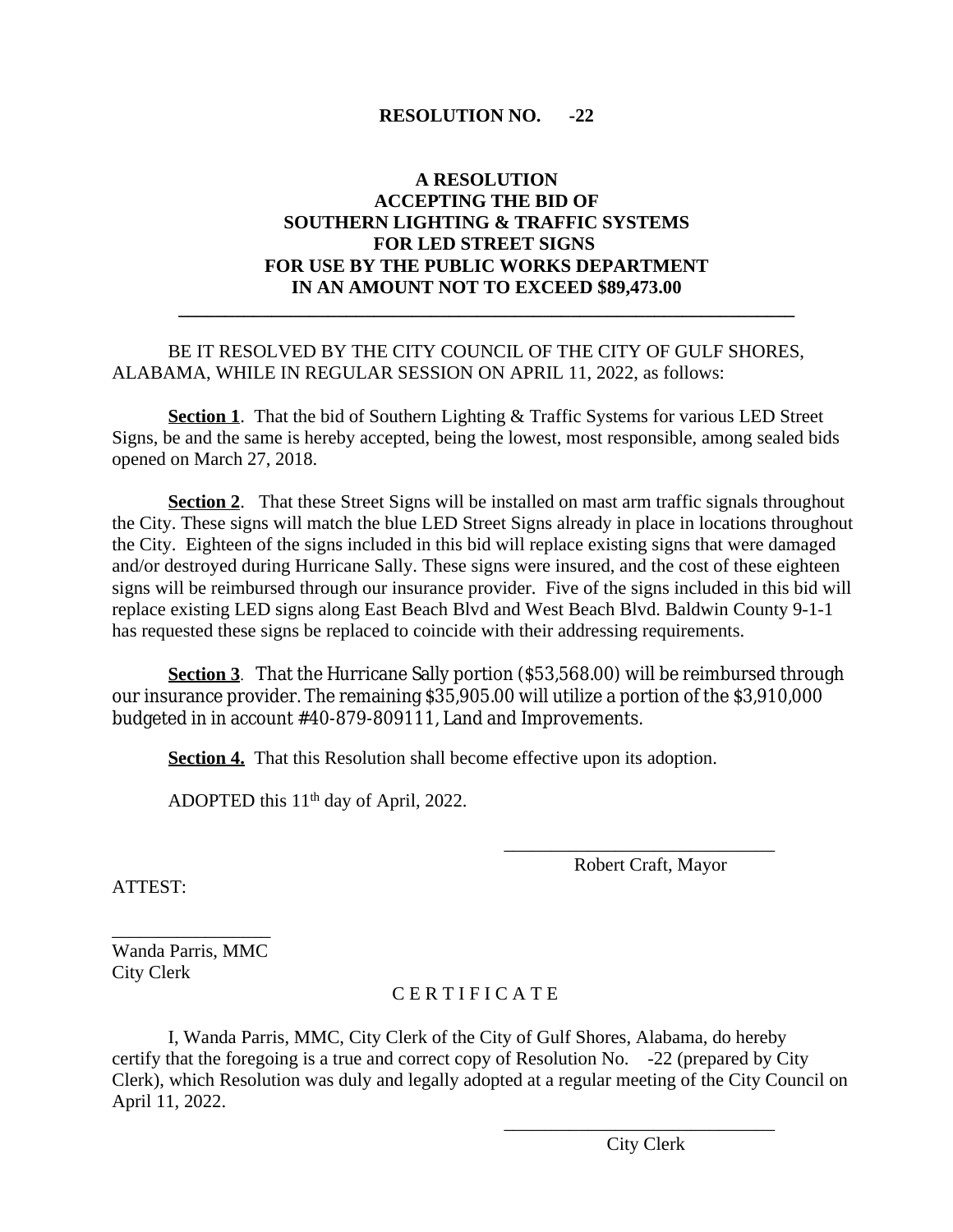# **A RESOLUTION ACCEPTING THE BID OF VULCAN SIGNS, INC. IN THE AMOUNT OF \$42,646.96 FOR TRAFFIC SIGNS, PARTS AND ACCESSORIES AND AUTHORIZING EXECUTION OF CONTRACT**

**\_\_\_\_\_\_\_\_\_\_\_\_\_\_\_\_\_\_\_\_\_\_\_\_\_\_\_\_\_\_\_\_\_\_\_\_\_\_\_\_\_\_\_\_\_\_\_\_\_\_\_\_\_**

## BE IT RESOLVED BY THE CITY COUNCIL OF THE CITY OF GULF SHORES, ALABAMA, WHILE IN REGULAR SESSION ON APRIL 11, 2022, as follows:

**Section 1**. That the bid of Vulcan Signs, Inc. in the amount of \$42,646.96 for traffic signs, parts and accessories, be and the same is hereby accepted, being the lowest, most responsible, among sealed bids opened on March 15, 2022.

**Section 2**. That the Mayor and City Clerk be and they are hereby authorized and directed to execute and attest, respectively, a materials only contract between the City of Gulf Shores and Vulcan Signs for one year starting from the date of award with the option to renew for two additional years; in substantially the form presented to Council this date.

 **Section 3**. That these services are budgeted in the PW Streets Operations' account in item number 01-563-66510, Supplies - Signs & Traffic Controls.

**Section 4.** That this Resolution shall become effective upon its adoption.

ADOPTED this 11th day of April, 2022.

 Robert Craft Mayor

\_\_\_\_\_\_\_\_\_\_\_\_\_\_\_\_\_\_\_\_\_\_\_\_

ATTEST:

Wanda Parris, MMC City Clerk

\_\_\_\_\_\_\_\_\_\_\_\_\_\_\_\_\_\_

# C E R T I F I C A T E

I, Wanda Parris, MMC, City Clerk of the City of Gulf Shores, Alabama, do hereby certify that the foregoing is a true and correct copy of Resolution No. -22 (prepared by City Clerk), which Resolution was duly and legally adopted at a regular meeting of the City Council on April 11, 2022.

> \_\_\_\_\_\_\_\_\_\_\_\_\_\_\_\_\_\_\_\_\_\_\_\_\_\_\_\_\_ City Clerk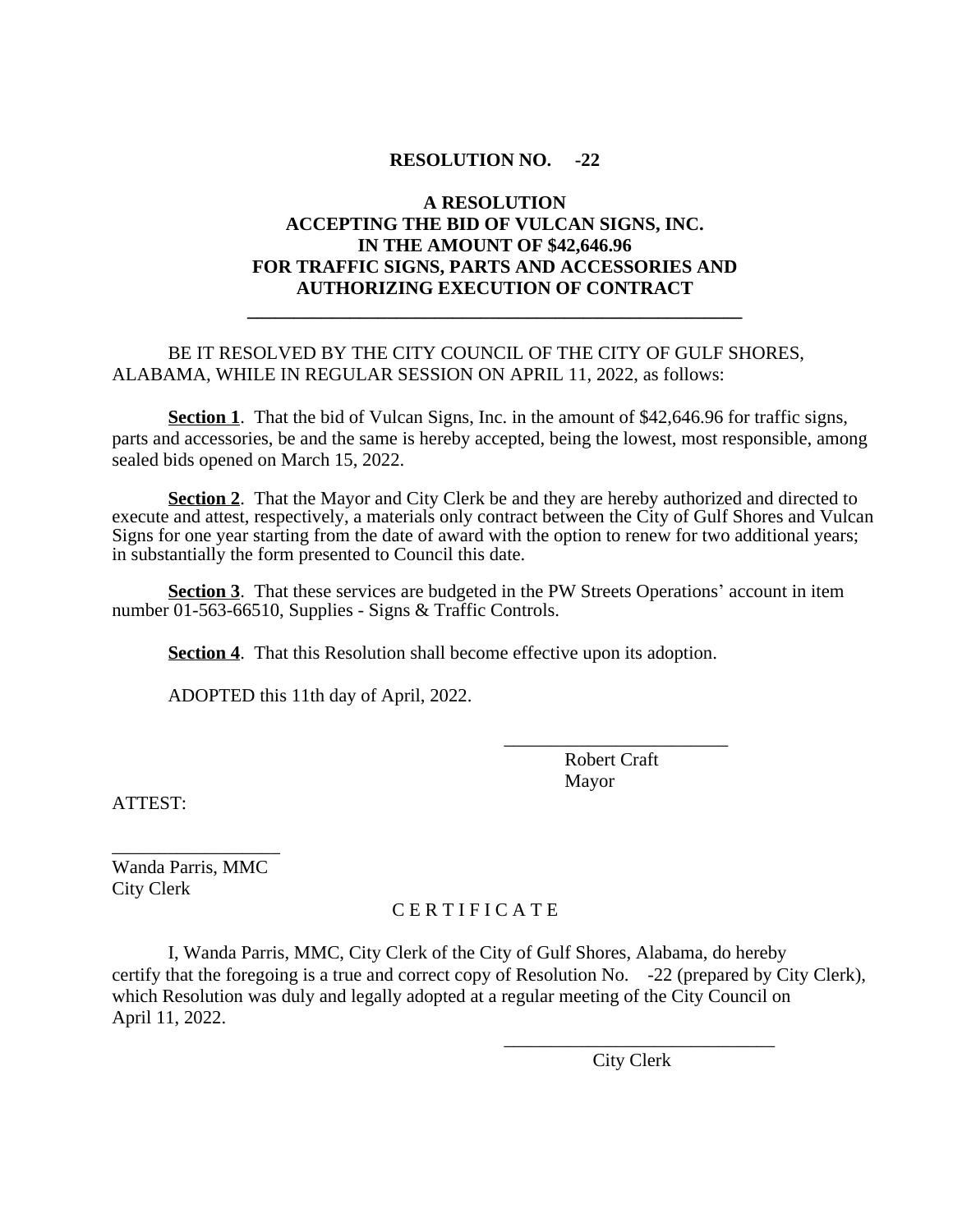# **AN ORDINANCE TO AMEND THE CODE OF ORDINANCES, ADOPTED JULY 24, 1989, AT CHAPTER 21, TRAFFIC, ARTICLE I., IN GENERAL, BY ADDING CERTAIN LANGUAGE AT SECTION 21-4, TRAFFIC CONTROL SIGNS AND DEVICES**

# BE IT ORDAINED BY THE CITY COUNCIL OF THE CITY OF GULF SHORES, ALABAMA, WHILE IN REGULAR SESSION ON APRIL 11, 2022, as follows:

\_\_\_\_\_\_\_\_\_\_\_\_\_\_\_\_\_\_\_\_\_\_\_\_\_\_\_\_\_\_\_\_\_\_\_\_\_\_\_\_\_\_\_\_\_\_\_\_\_\_\_\_\_\_\_\_\_\_\_\_\_\_\_\_\_\_\_\_

**Section 1.** That Chapter 21, TRAFFIC, of the Code of Ordinances, adopted July 24, 1989, be and it is hereby amended by adding certain language at Article I., In General, Section 21-4, Traffic Control Signs and Devices by amending the Vulcan Traffic Management Services Plan to include the replacement of stop signs with yield signs at roundabouts in Craft Farms and Craft Farms North, so the entire section shall read:

CHAPTER 21 TRAFFIC

#### **ARTICLE I. IN GENERAL**

\* \* \*

#### **Sec. 21-4**. **Traffic Control Signs and Devices.**

- \* \* \*
	- (h) Replace all stop signs at roundabouts with yield signs in Craft Farms and Craft Farms North.

\* \* \*

**Section 2.** That this Ordinance shall become effective upon its adoption and publication as required by law.

ADOPTED this 11 th day of April, 2022.

Robert Craft, Mayor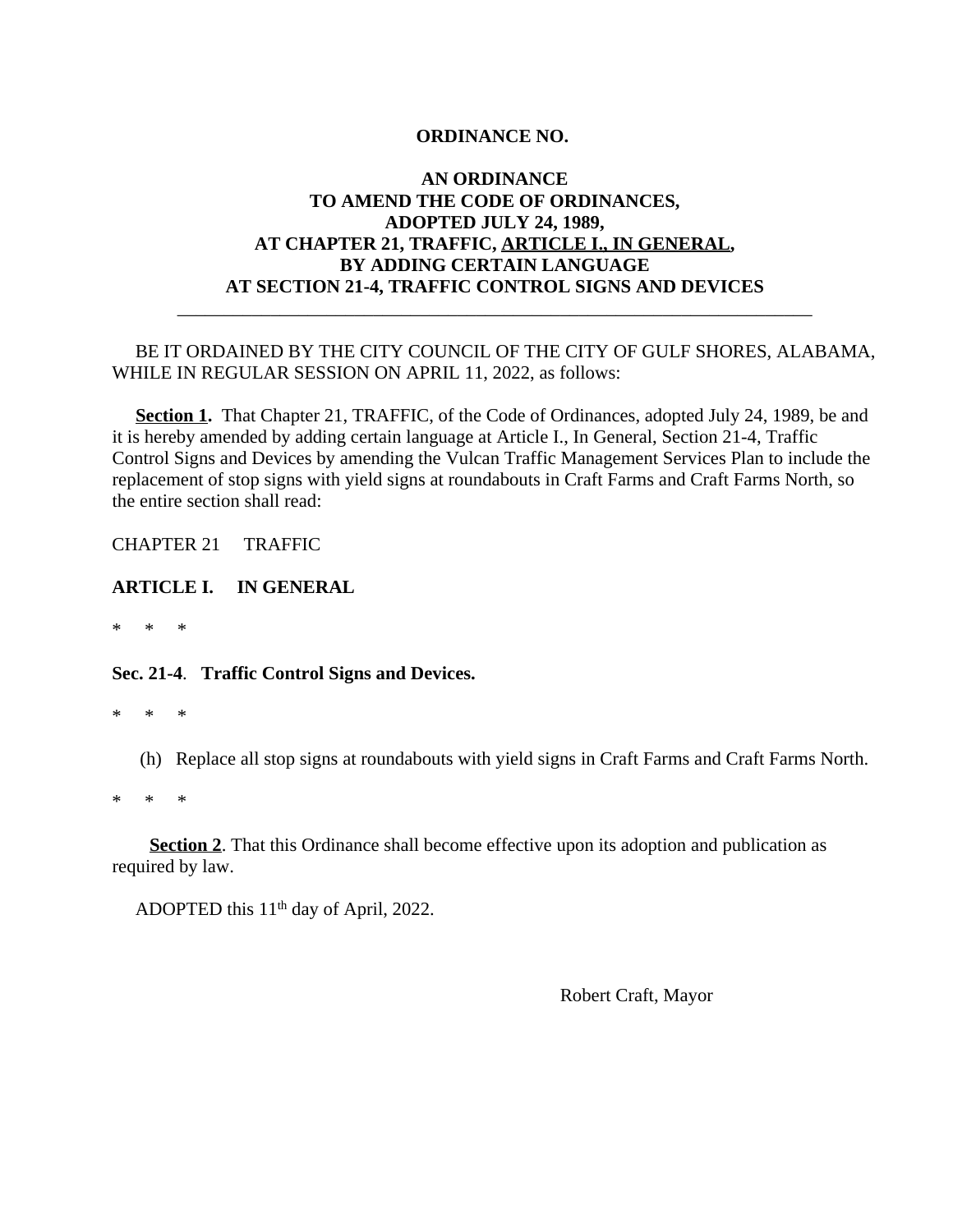# **AN ORDINANCE TO AMEND THE** *CODE OF ORDINANCES***, ADOPTED JULY 24, 1989, AT CHAPTER 22, VEHICLES FOR HIRE, ARTICLE II, TAXI AND VEHICLES FOR HIRE PASSENGER SERVICES SECTION 22 – 25 RATES OF FARE TO BE DELETED IN ITS ENTIRETY**

BE IT ORDAINED BY THE CITY COUNCIL OF THE CITY OF GULF SHORES, ALABAMA, WHILE IN REGULAR SESSION ON APRIL 11, 2022, as follows:

**\_\_\_\_\_\_\_\_\_\_\_\_\_\_\_\_\_\_\_\_\_\_\_\_\_\_\_\_\_\_\_\_\_\_\_\_\_\_\_\_\_\_\_\_\_\_**

 **Section 1.** That Section 22-25. Rates of fare of Article II. Taxi and Vehicles for Hire Passenger Services of the *Code of Ordinances*, adopted July 24, 1989, be and it is hereby amended by deleting Section 22-25. Rates of fare in its entirety.

CHAPTER 22 VEHICLES FOR HIRE

\* \* \* \* \*

**ARTICLE II. TAXI AND VEHICLE FOR HIRE PASSENGER SERVICES**

 **\* \* \* \* \***

**Section 22-25. – Rates of fare.**

**DELETE** 

**Section 2.** That this Ordinance shall become effective upon its adoption and publication as required by law.

 $\overline{\phantom{a}}$  , which is a set of the contract of the contract of the contract of the contract of the contract of the contract of the contract of the contract of the contract of the contract of the contract of the contract

ADOPTED this 11day of April, 2022.

Robert Craft, Mayor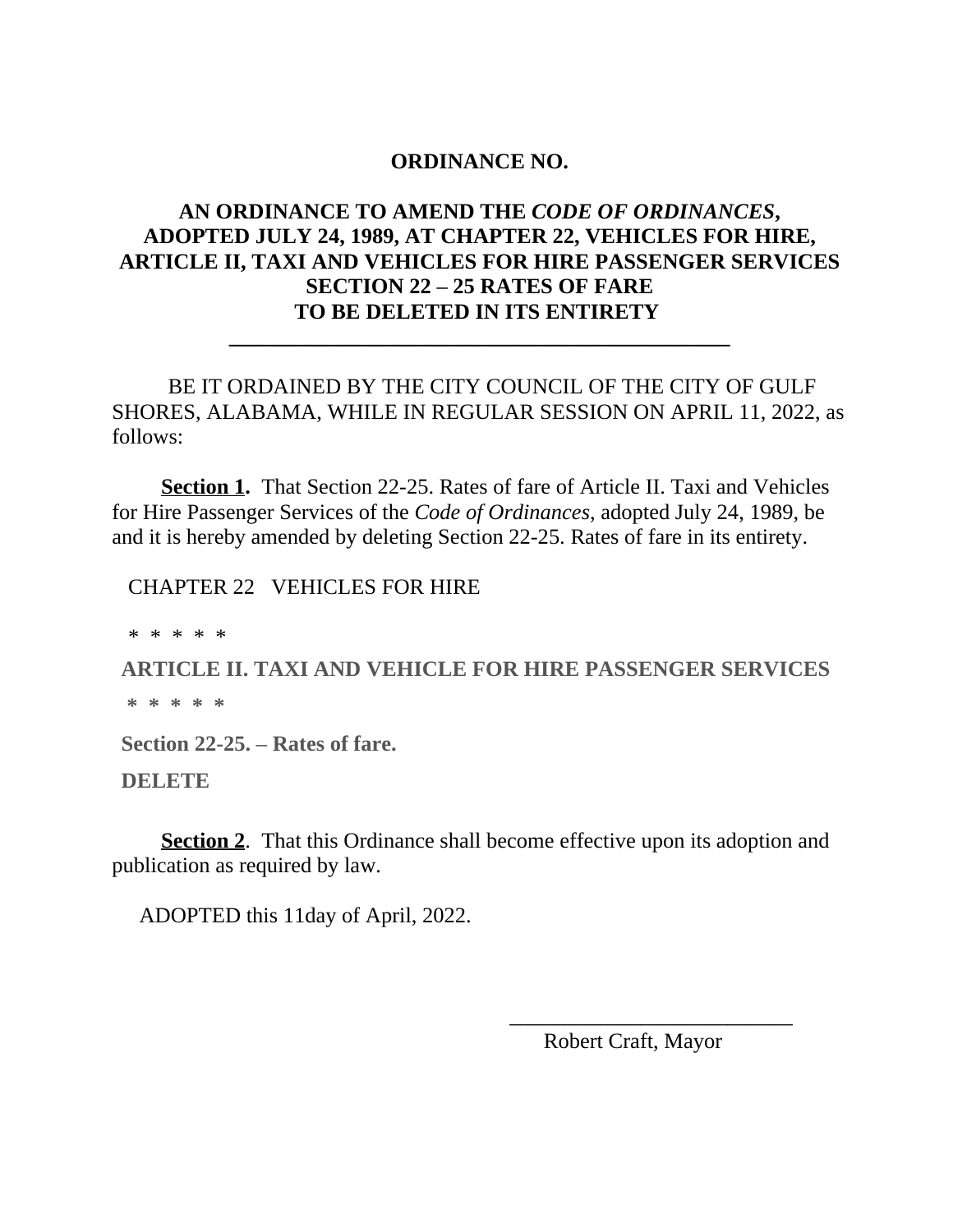#### **AN ORDINANCE ASSENTING TO THE ANNEXATION OF CERTAIN PROPERTY DESCRIBED HEREIN TO THE CITY OF GULF SHORES, ALABAMA AND EXTENDING THE CORPORATE LIMITS OF THE CITY TO INCLUDE SUCH PROPERTY**

**\_\_\_\_\_\_\_\_\_\_\_\_\_\_\_\_\_\_\_\_\_\_\_\_\_\_\_\_\_\_\_\_\_\_\_\_\_\_\_\_\_\_\_**

WHEREAS, on the 25<sup>th</sup> of March, 2021 Mr. & Mrs. Bruce Loper, owner of all the real property hereinafter described, did file with the City Clerk a petition asking that the said tracts or parcels of land be annexed to and become a part of the City of Gulf Shores; and

WHEREAS, said petition did contain the signatures of all of the owners of the described territory and a map of said property showing its relationship to the corporate limits of the City of Gulf Shores; and

WHEREAS, the governing body did determine that it is in the public interest that said property be annexed to the City of Gulf Shores and it did further determine that all legal requirements for annexing said real property have been met pursuant to Sections 11-42-20 through 11-42-24, Code of Alabama, 1975;

 NOW, THEREFORE, BE IT ORDAINED BY THE CITY COUNCIL OF THE CITY OF GULF SHORES, ALABAMA, WHILE IN REGULAR SESSION ON April 11, 2022 as follows:

**Section 1.** That the Council of the City of Gulf Shores, Alabama, finds and declares that it is in the best interest of the citizens of the City, and the citizens of the affected area, to bring the territory described in Section 2 of this ordinance into the City of Gulf Shores.

**Section 2.** That the boundary lines of the City of Gulf Shores, Alabama, be and the same are hereby altered or rearranged so as to include all of the territory hereto before encompassed by the corporate limits of the City of Gulf Shores, Alabama, and in addition thereto the following described territory, to-wit:

As situated in Baldwin County, Alabama, to-wit:

 Parcel # is 61-09-37-0-000-064.017 PPIN# is 281414 6964 Marble Court Gulf Shores, AL 36542

**Section 3**. That this ordinance shall be published as provided by law, and a certified copy of same, together with a certified copy of the petition of the property owners, shall be filed with the Probate Judge of Baldwin County, Alabama.